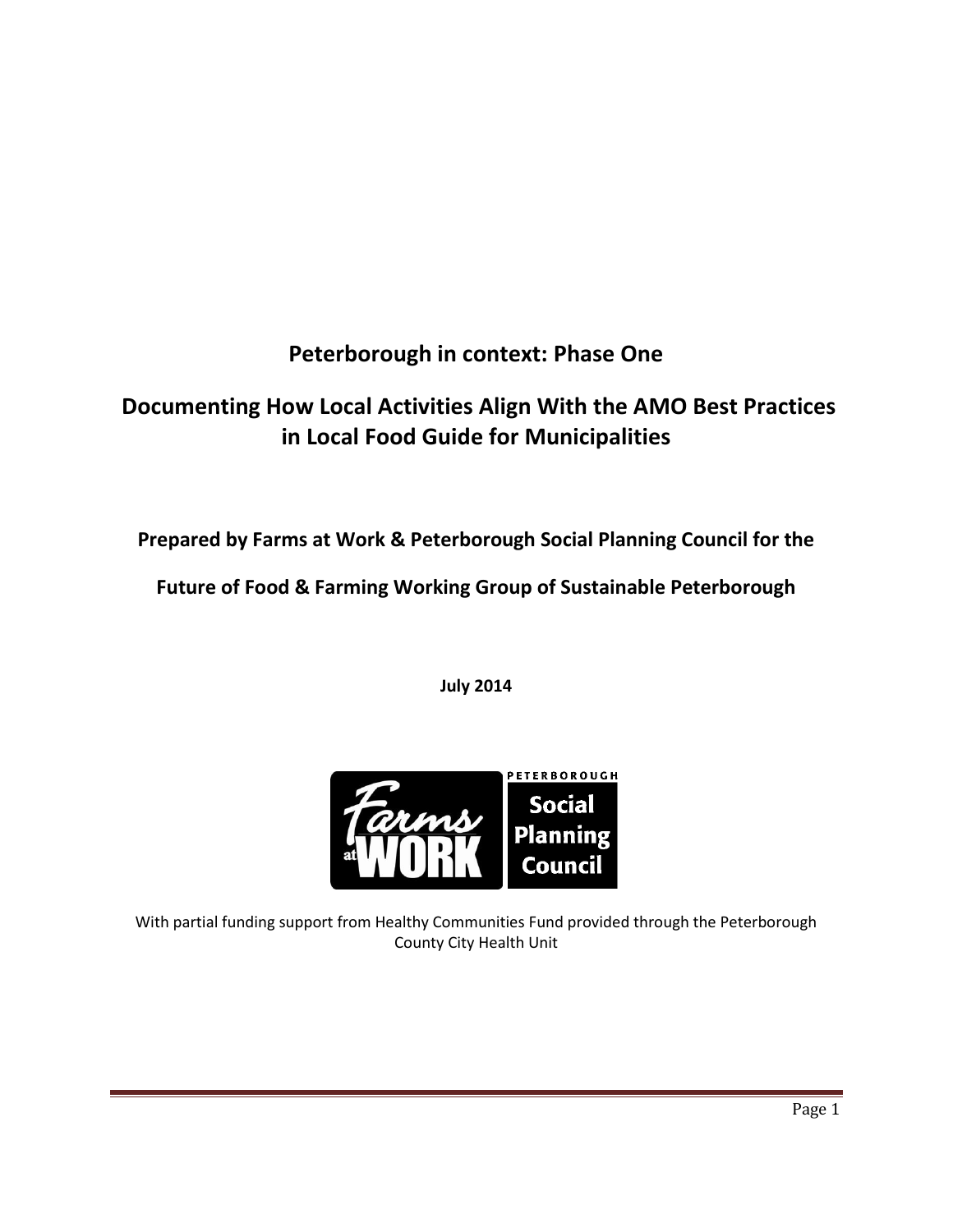# **Index**

| <b>Executive Summary</b>                                                         | Page<br>4               |
|----------------------------------------------------------------------------------|-------------------------|
| Introduction                                                                     | 6                       |
| <b>Background</b>                                                                | $\overline{\mathbf{z}}$ |
| <b>Key considerations</b>                                                        | $\overline{\mathbf{z}}$ |
| <b>Getting started</b>                                                           | 8                       |
| Objectives of this Peterborough In Context Report                                | 8                       |
| <b>Best Practices</b>                                                            | 9                       |
| The complete food system<br><b>Strategy and Governance</b>                       | 9<br>10                 |
| <b>Producing</b><br>٠                                                            | 13                      |
| <b>Processing/Preparing</b><br>٠                                                 | 16                      |
| <b>Distributing</b><br>٠                                                         | 16                      |
| <b>Retailing</b><br>$\bullet$                                                    | 17                      |
| Consumption<br>$\bullet$                                                         | 18                      |
| <b>Waste management</b>                                                          | 20                      |
| <b>Customizing Best Practices</b><br>$\bullet$                                   | 20                      |
| <b>Implementing and Measuring</b>                                                | 21                      |
| <b>Conclusion</b><br><b>Appendix A</b><br><b>Appendix B</b><br><b>Appendix C</b> | 22<br>23<br>24<br>31    |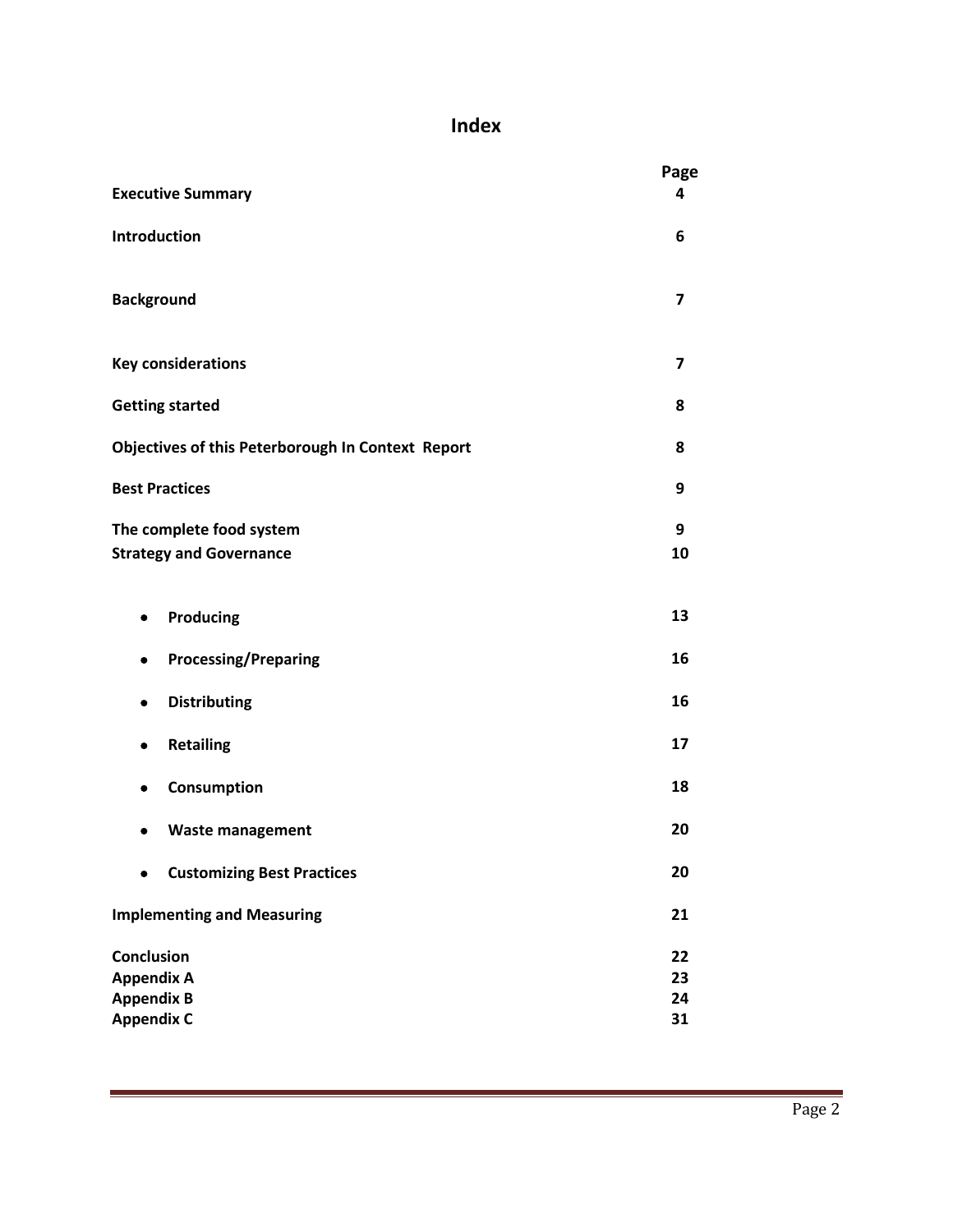**Peterborough in context: Phase One**

**Documenting How Local Activities Align With the AMO Best Practices in Local Food Guide for Municipalities**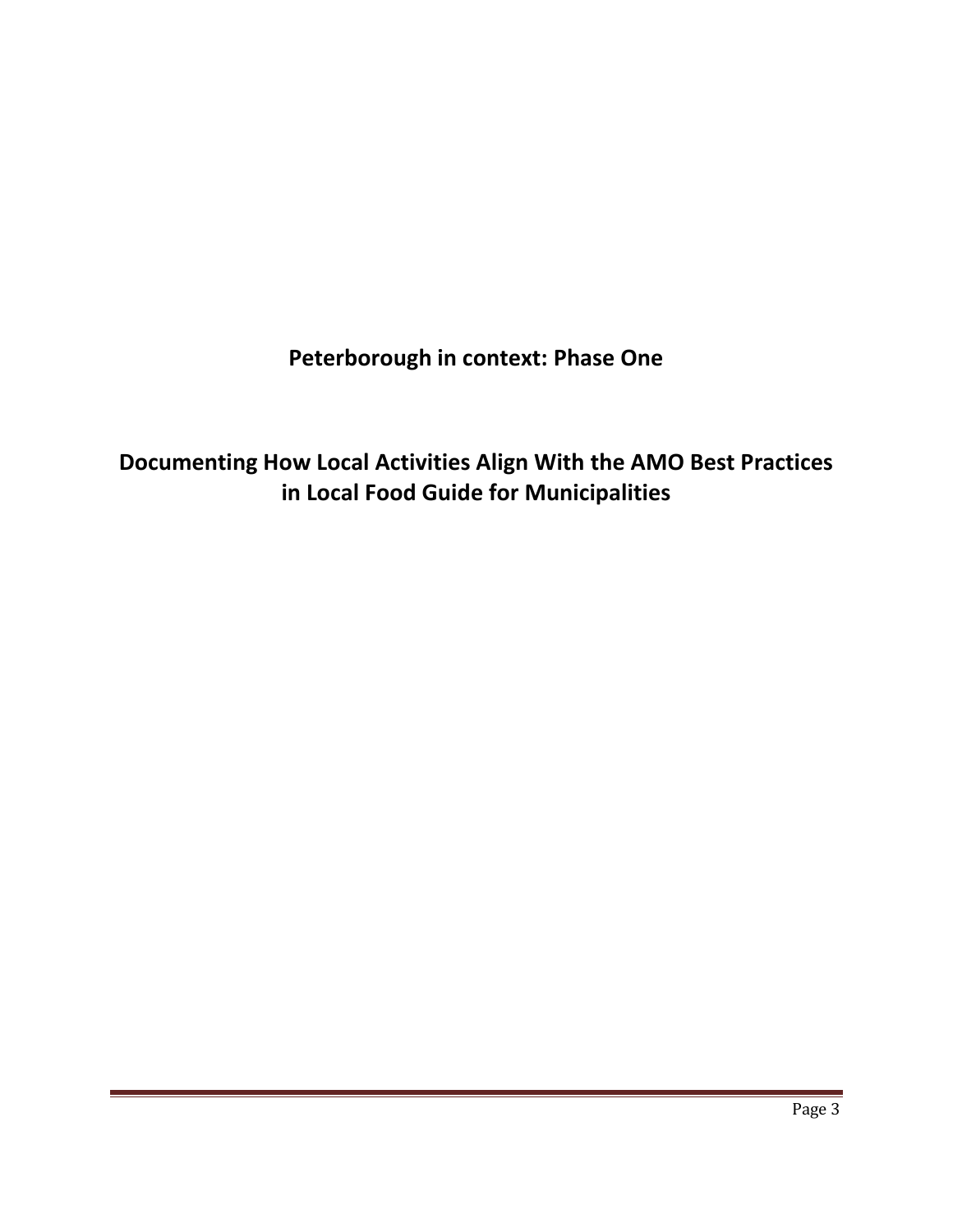## **Executive Summary**

In July, 2013, the Association of Municipalities of Ontario (AMO) and the Ontario Municipal Knowledge Network (OMKN) released a Guide on best practices for municipal local food initiatives entitled **Best Practices in Local Food: A Guide for Municipalities.** 

This present Report provides context from the perspective of Peterborough County on how those municipal best management practices are already being acted on by many local organizations and projects. It has been prepared by Farms at Work in partnership with the Peterborough Social Planning Council (PSPC), for the Sustainable Peterborough Future of Food & Farming Working Group. The intent of this local analysis is to provide a document that will:

- provide local municipalities with an overview of local food initiatives already underway across the County that address the best management practices in the AMO Guide.
- support the City and County in implementing the best practices and responding to the recently passed Local Food Act,
- provide further context and guidance for the work of Sustainable Peterborough's Future of Food & Farming Working Group and its members,
- help the many organizations, groups and projects forming part of our local food system to see how their work fits together within the framework of best practices,
- assist our community to plan for food security for everyone, and recognize the economic importance of a localized food system.

It is clear from this analysis that much work is being done in our community that supports best management practices. This work is supported through a multitude of programs, and funding streams. Many non-profit projects and volunteers are involved, along with the Peterborough County-City Health Unit.

This Report is intended as Phase One in a process of integrating a multi-faceted food system lens into decision-making in our community. The Report has documented many of the current projects and accomplishments of a wide range of organizations and volunteers.

However, if the goal established in the Sustainable Peterborough Plan of "feeding ourselves sustainably with local, healthy foods" is to be achieved over the next 20-25 years, there is much work to be done. Collaboration and the involvement of all levels of government, as well as nonprofit, business and consumer stakeholders will be required over an extended period.

It is hoped that this Report, in the context of the passage of the Local Food Act in fall 2013, as well as the AMO Guidelines discussed here, will provide food for thought in planning further steps.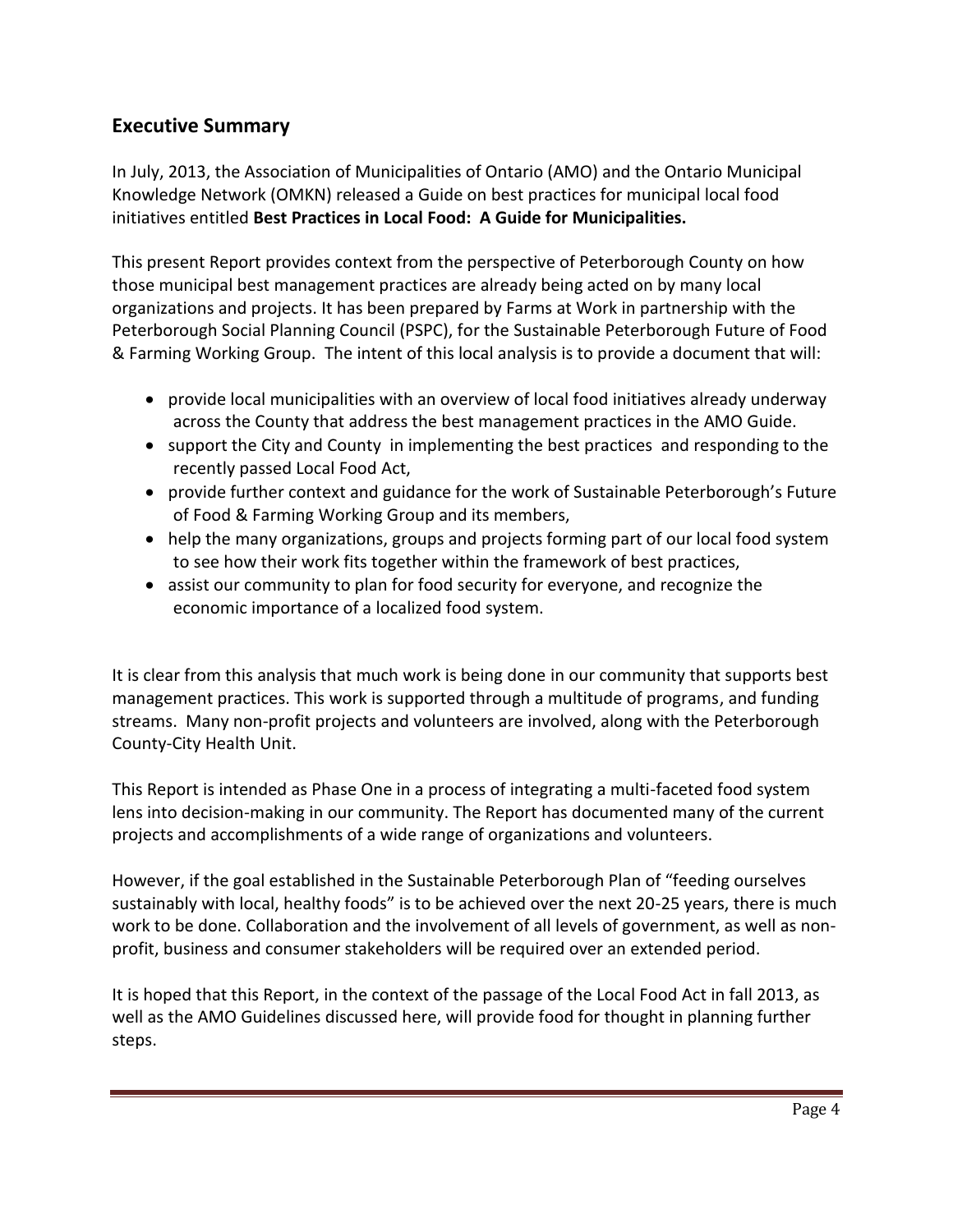## **Introduction**

In July, 2013, the Association of Municipalities of Ontario (AMO) and the Ontario Municipal Knowledge Network (OMKN) released a Guide on best practices for municipal local food initiatives entitled **Best Practices in Local Food: A Guide for Municipalities.** 

This present Report provides context from the perspective of Peterborough County on how those best management practices are already being acted on by many local organizations and projects. It has been prepared by Farms at Work in partnership with the Peterborough Social Planning Council (PSPC), for the Sustainable Peterborough's Future of Food & Farming Working Group. The intent of this local analysis is to provide a document that will:

- provide local municipalities with an overview of local food initiatives already underway across the County that address the best management practices in the AMO Guide.
- support the City and County in implementing the best practices and responding to the recently passed Local Food Act,
- provide further context and guidance for the work of Sustainable Peterborough's Future of Food & Farming Working Group and its members,
- help the many organizations, groups and projects forming part of our local food system to see how their work fits together within the framework of best practices,
- assist our community to plan for food security for everyone, and recognize the economic importance of a localized food system.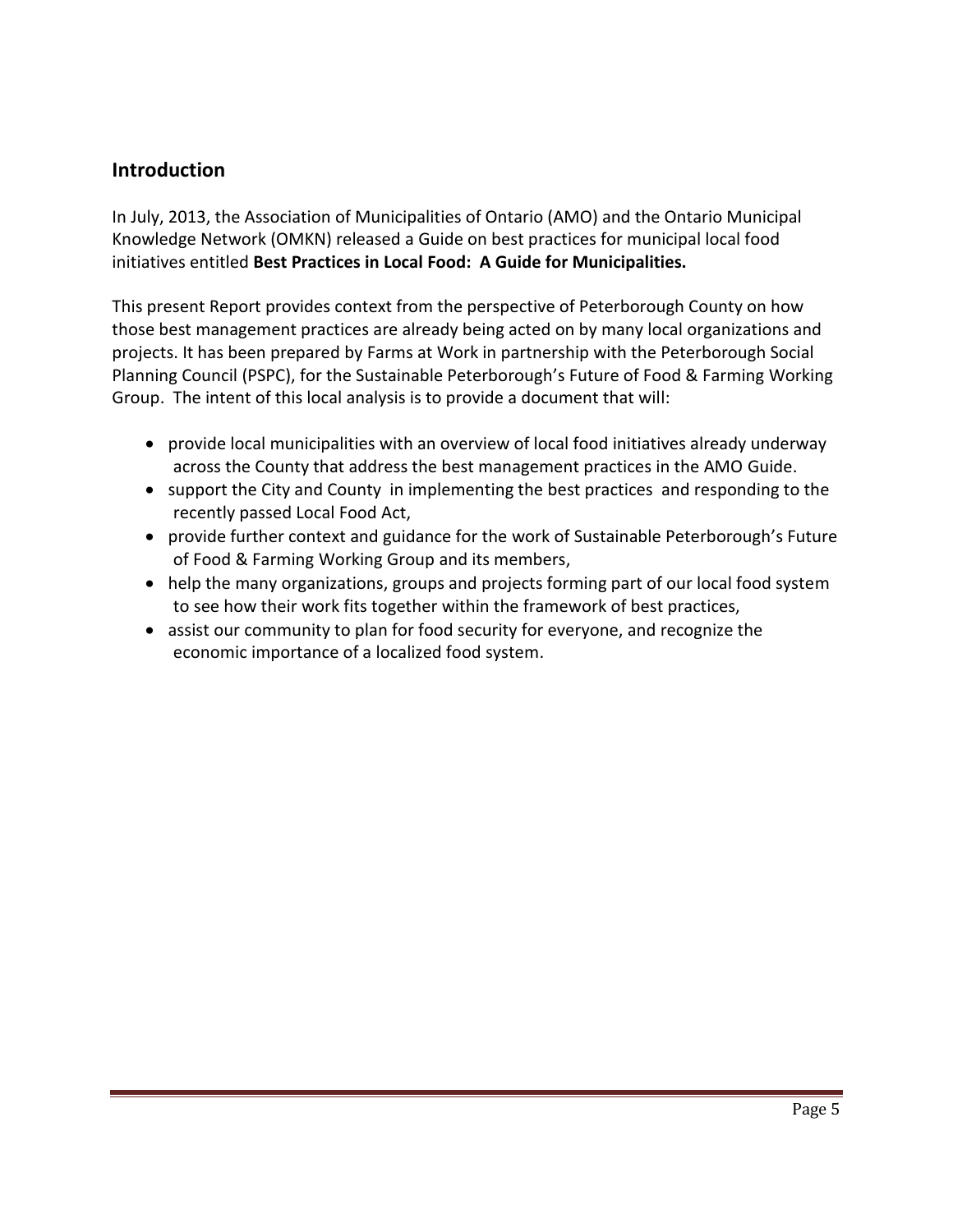## **Background:**

In July, 2013, the Association of Municipalities of Ontario (AMO) and the Ontario Municipal Knowledge Network (OMKN) released a Guide on best practices for municipal local food initiatives entitled **Best Practices in Local Food: A Guide for Municipalities (**[https://www.amo.on.ca/AMO-Content/Policy-Updates/2013/AMO-and-OMKN-Receive-](https://www.amo.on.ca/AMO-Content/Policy-Updates/2013/AMO-and-OMKN-Receive-Report-on-Best-Practices-in-L.aspx)[Report-on-Best-Practices-in-L.aspx\)](https://www.amo.on.ca/AMO-Content/Policy-Updates/2013/AMO-and-OMKN-Receive-Report-on-Best-Practices-in-L.aspx)**.** AMO, OMKN and the Ministry of Agriculture and Food (OMAF) developed the Guide with advisory support from the Rural Ontario Municipal Association (ROMA) and Sustain Ontario. Research included 24 stakeholder consultations with 43 representatives from leading municipalities, regions and local food groups across Ontario, Canada and the United States.

#### From the Executive Summary:

"With the introduction of Bill 36, *Local Food Act, 2013*, maintaining and growing Ontario's local and regional food systems has become a key government priority that will require municipal support and cooperation. To help promote local food systems and inform the development of local food goals and targets, the Association of Municipalities of Ontario (AMO) explored best practices for local food initiatives in the context of the province's local food priorities and proposed legislation.

The objective of this report is to provide municipal decision makers with guidance on how to align municipal activities with the expectations outlined in Bill 36 and build on local food innovations and experiences in Ontario and other jurisdictions. "

The AMO Guide also lays out the many benefits of a thriving local food industry. These benefits, relevant across Ontario, are excerpted in Appendix A to this Peterborough Report.

After the Guide was published, the Local Food Act, 2013 was passed on November 5, 2013, with some amendments. A final version of the Act, as passed, is attached as Appendix B.

#### **Key considerations**

The Guide identified four key factors municipalities should take into account to ensure the success of their local food initiatives:

- 1. Policies and programs must be embedded in the municipality to create a culture that supports and values local food.
- 2. When considering new policies or programs, diverse stakeholders must be actively engaged to set a consistent direction and build buy-in across the community.
- 3. Municipalities must assess their current situation and identify the mix of local food practices that will work best for them. Municipalities facing resource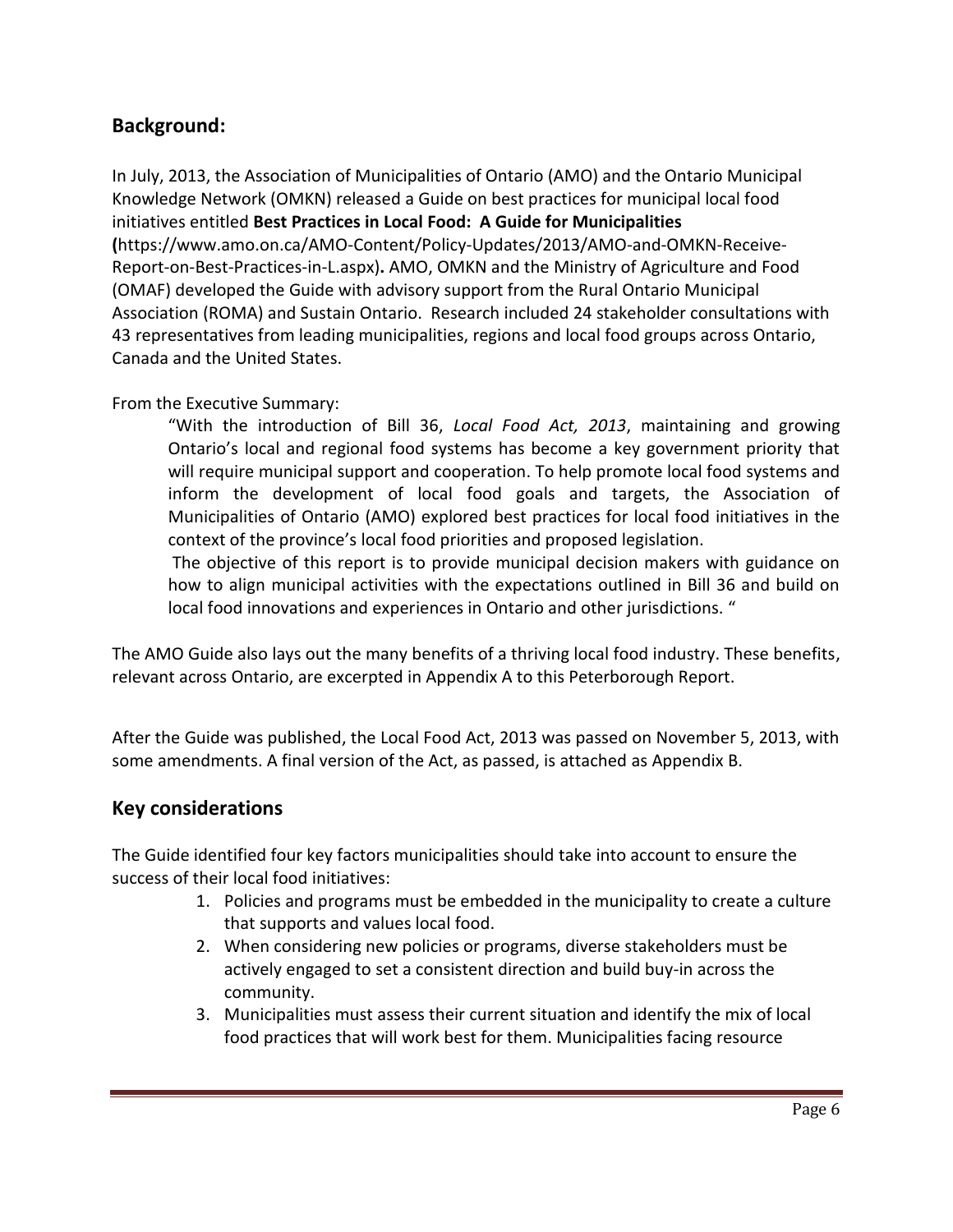constraints must prioritize high-impact initiatives and explore cost-effective means of implementation (e.g., partnerships).

4. It is critical for municipalities to measure and monitor the outcomes of their local food initiatives to ensure these initiatives are truly impacting the local food industry in a positive way.

## **Getting started**

To ensure local food initiatives are successful, the Guide suggests municipalities first:

- understand the activities available to municipal council,
- identify challenges in the local food industry,
- recognize the municipality's unique situation, and
- locate a municipal champion to spearhead local food initiatives.

The Guide further suggests that municipalities conduct structured reviews of their food value chain management approaches by examining overarching local food strategies and goals and established policies, programs and partnership models.

According to the AMO Guide, local food industry challenges include outdated planning policies and zoning by-laws, high cost of labour, lack of processing facilities, potential higher cost of local food, and lack of awareness among consumers. Municipalities also face their own challenges, such as aligning policies with federal and provincial laws, coordinating programs across various departments and accessing funding for local food initiatives. The Guide recognizes barriers throughout the review of best management practices, and highlights "lack of scale" as a barrier that permeates all facets of the local food system in today's environment.

## **Objectives of this Peterborough in Context Report**

The purpose of this analysis is to provide the local municipalities with an overview of local food initiatives already underway across the County that address the best management practices in the AMO Guide. This is a first step in supporting our local municipalities to consider the implications of the Local Food Act and the government's Local Food Strategy for Peterborough. Specifically this report will:

- provide local municipalities with an overview of local food initiatives already underway across the County and City that address the best management practices in the AMO Guide.
- support the City and County in implementing the best practices and responding to the recently passed Local Food Act,
- provide further context and guidance for the work of Sustainable Peterborough's Local Food & Farming Working Group and its members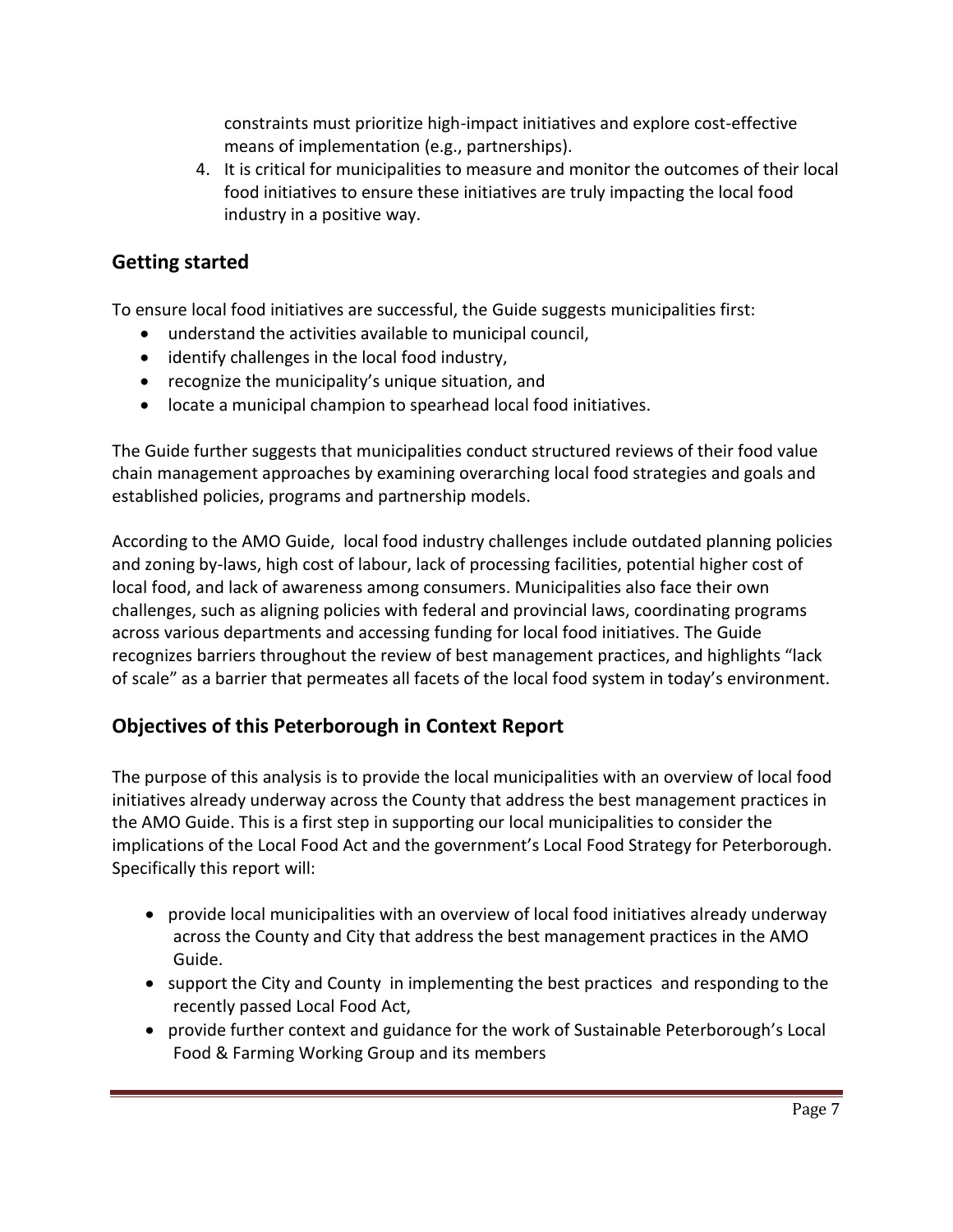- help the many organizations, groups and projects forming part of our local food system to see how their work fits together within the framework of best practices,
- assist our community to plan for food security for everyone, and recognize the economic importance of a localized food system.

#### **Best Practices**

The Guide identified a series of best practices or tools available to municipalities, beginning with Strategy and Governance. The remaining best practices were organized along the six links in the food value chain. This analysis mirrors the visual representation used locally in our first Local Food Summit, held October 2012 at Market Hall (below).



## **The complete food system**

**Source: Proceedings from "The Future of Food & Farming Summit", October 11 2012, Peterborough Market Hall**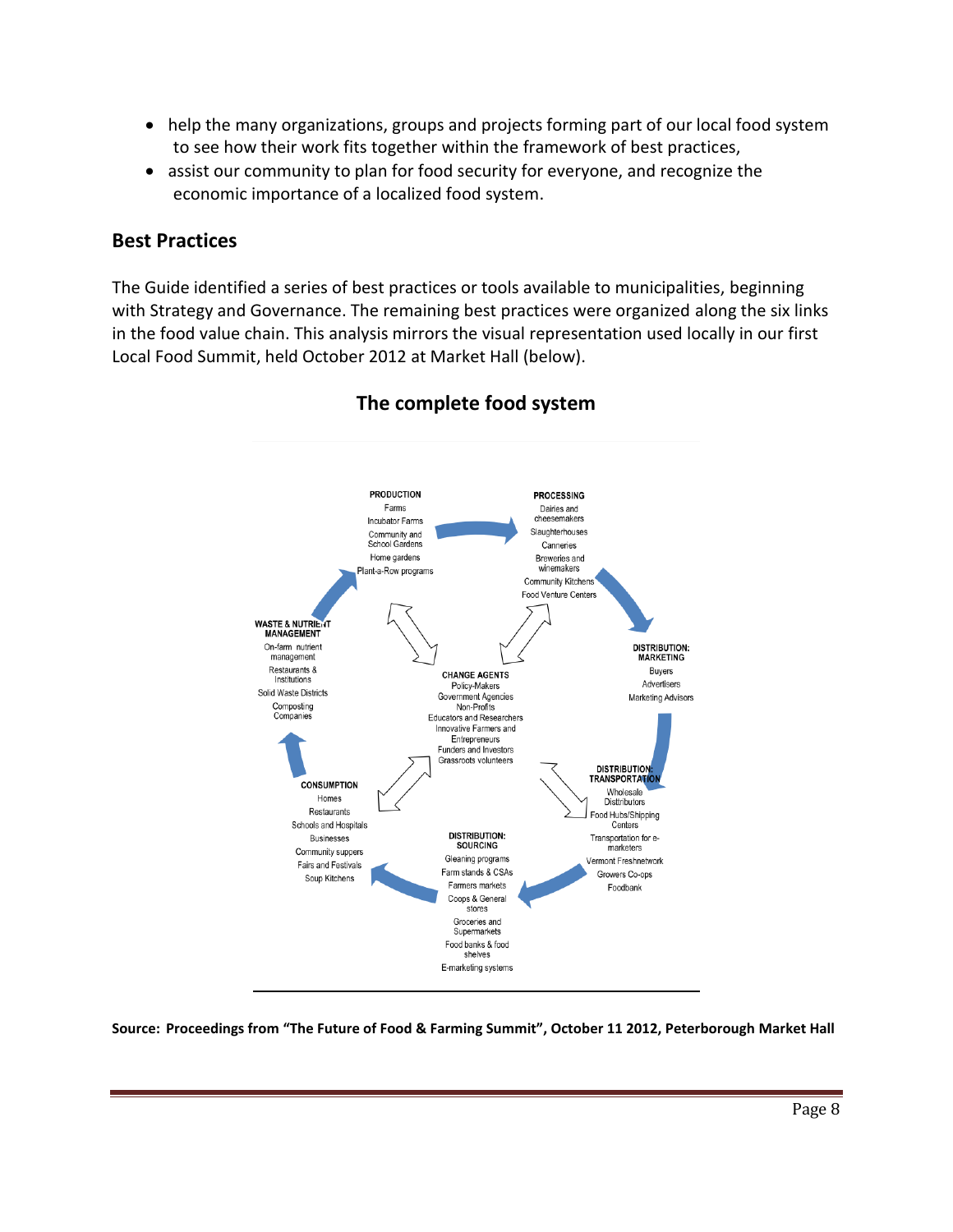This review will look at each of the seven areas identified by the AMO Report. As we work through the proposed best practices, it is important to remember that the Guide stressed the need to customize them, saying "**municipalities must choose the best mix of local food initiatives based on their unique needs and circumstances.** Key situational factors to consider are: size and type of municipality, level of municipal resources, agriculture and processing base, proximity to a large centre, and the activeness of the local food sector" p.3 Executive Summary.

## **Strategy and Governance**

"Best practices in strategy and governance include establishing a food policy council and developing a food charter. Food policy councils bring diverse members together to discuss food issues, create and support local food initiatives, encourage collaboration, and review and influence policies. Food charters identify key values and priorities for developing a sustainable food system and combine vision statements, principles and goals for a coordinated municipal food strategy." p.2 Executive Summary

The advantages of creation of a food policy council and food charter are, according to the report, the opportunity to bring together diverse groups involved in the food chain, including the municipality, to shape and support the local food system, recognize its economic importance and promote infrastructure to support it.

The Guide outlines a series of steps for creation of a council which include recruitment of members from diverse backgrounds, ideally representing the entire food system and building on the goal to adopt a holistic approach to improving the food system.

## **Locally:**

In Peterborough County and City there is presently no food policy council or charter. However, we have a community willingness to undertake this work. There is a strong base of commitment from a variety of stakeholders working towards change.

In October, 2012, PSPC & Farms at Work hosted the first "Future of Food & Farming Summit". The goal of the session was to increase awareness of the links between food, health, community economic development, food security and farming within the context of planning for the future of Peterborough County. Twenty-seven community leaders attended, from nonprofit and government interests, to farmers and others throughout the value chain of local food system. Another dozen invitees were unable to participate but asked to be kept on the list of interested parties and to receive the proceedings.

The full proceedings from the Summit include:

documentation of local issues facing the future of food and farming in our County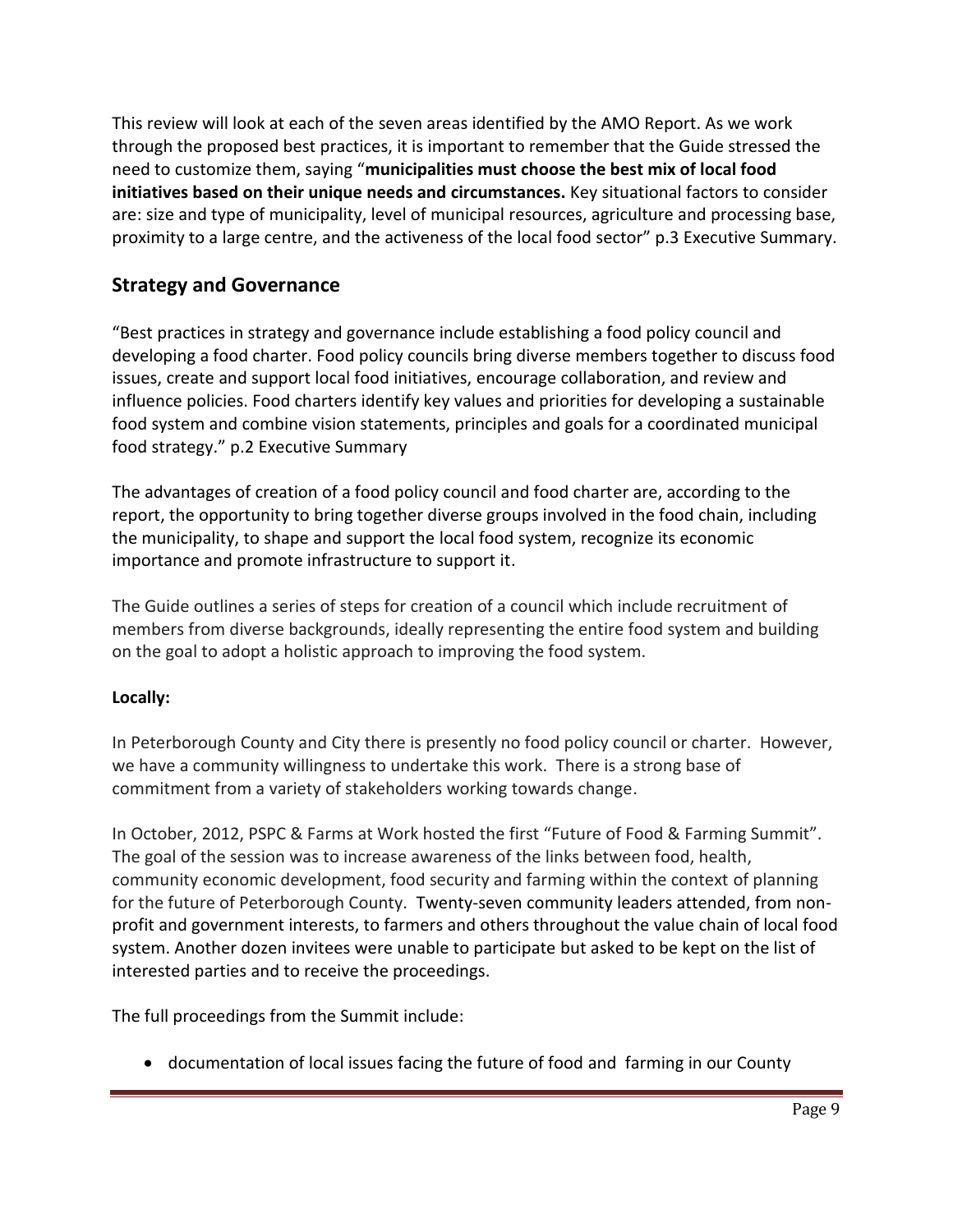• the creation of a Working Group of local representatives on food, farming and community development

The Future of Food & Farming Working Group has since been adopted by Sustainable Peterborough (SP) to further SP's strategic directions on food and agriculture. The full membership, as well as proceedings and documents produced by the Working Group and its members can be found on the Sustainable Peterborough website at [http://sustainablepeterborough.ca/take-action/accomplishments/ag-local-food/.](http://sustainablepeterborough.ca/take-action/accomplishments/ag-local-food/)

The Agriculture and Local Food Theme of Sustainable Peterborough**,** based on wide community consultation, sets out the following goals and strategies, which currently drive the workplan of the Working Group:



The Working Group, through its diverse membership, has many strengths:

• The City and County planners who are members of the Working Group, along with Farms at Work and supported by the PSPC have specific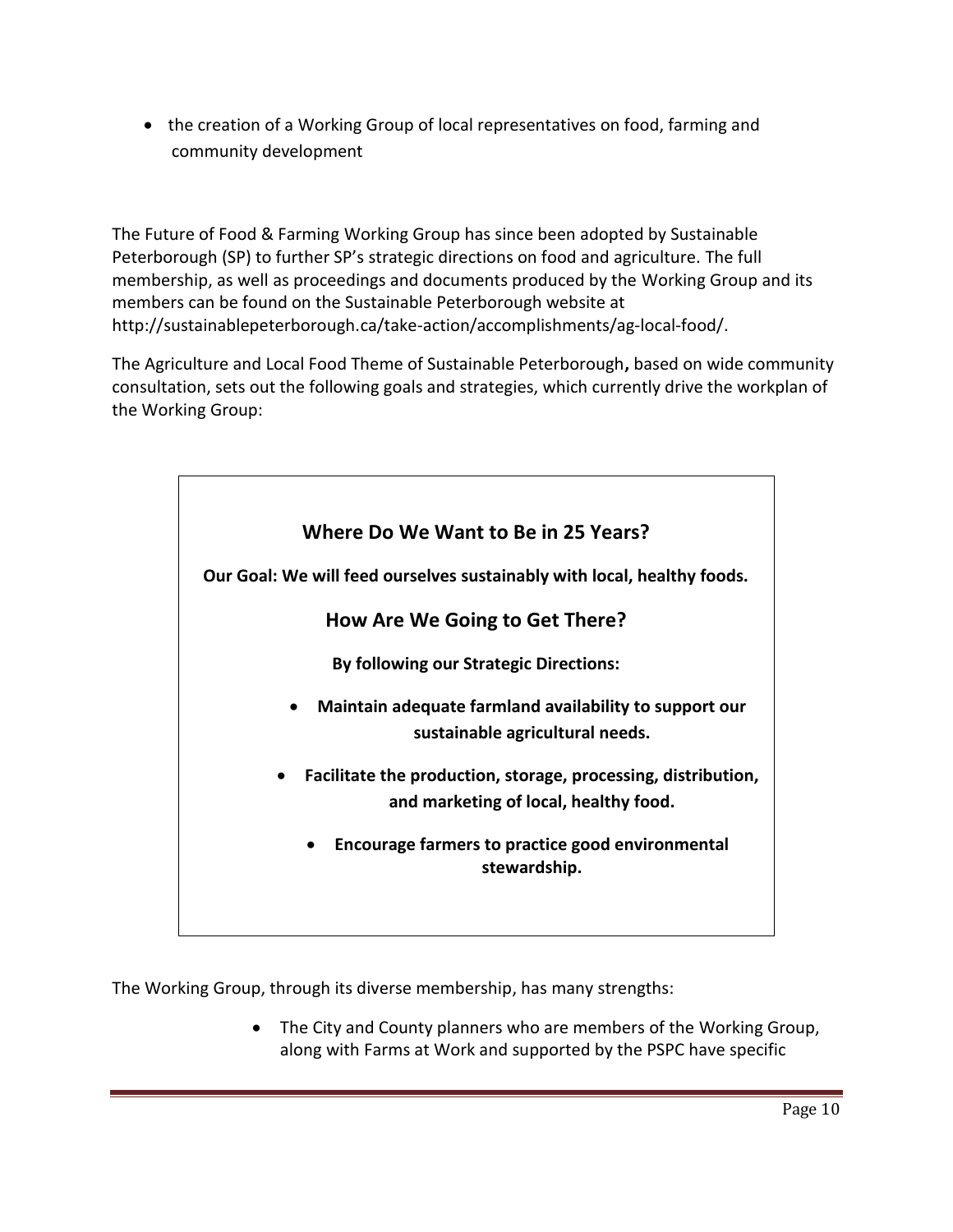knowledge around farmland protection and have already undertaken ground-breaking research on this topic through the Land Use Task Force.

- The Peterborough Community Food Network (PCFN) was created as a workgroup of the Peterborough Poverty Reduction Network in 2007. Chaired by the PCCHU, it brings together a diverse group of community members with an interest in safe, affordable and healthy food in Peterborough City and County. (see [http://www.foodinpeterborough.ca/\)](http://www.foodinpeterborough.ca/)
- The planning and research expertise of the Peterborough Social Planning Council is moving us forward in many areas including understanding the local food challenges perceived by the public (through o survey conducted in 2102), looking for practical solutions to ensuring distribution channels are available and challenges facing our rural community infrastructure. (see [http://www.pspc.on.ca/\)](http://www.pspc.on.ca/)
- Farms at Work's mission to keep farmland active and healthy drives its work in promoting new local markets for local farmers (eg through its Find Local Food online system), as well as providing business and practical training for new farmers. (see [farmsatwork.ca\)](http://www.farmsatwork.ca/)
- Farms at Work is also active in on-farm stewardship, as a member and coordinator of the Kawartha Farm Stewardship Collaborative, along with community partners such as our Conservation Authorities, Stewardship Council, Soil and Crop Improvement Association and others. (see [kawarthafarmstewardship.org\)](http://www.kawarthafarmstewardship.org/)
- Peterborough Economic Development coordinates the Kawartha Choice Farm Fresh brand initiative, running since 2003, and participated in the Local Food Business Retention and Expansion Study, 2011-12. (see [www.kawarthachoice.com\)](http://www.kawarthachoice.com)/)
- The vision of Transition Town Peterborough is to build community resilience in the face of three converging predicaments of climate change, resource depletion and global economic contraction. TTP's mission is to focus on economic localization to build community resilience. TTP has run the highly successful Purple Onion Festival for three years, celebrating local food in the County. (see [transitiontownpeterborough.ca](http://transitiontownpeterborough.ca/))
- The YWCA is leading the Nourish Peterborough project which seeks to engage, empower and support communities throughout Peterborough County and City who share a common desire to build health, equity and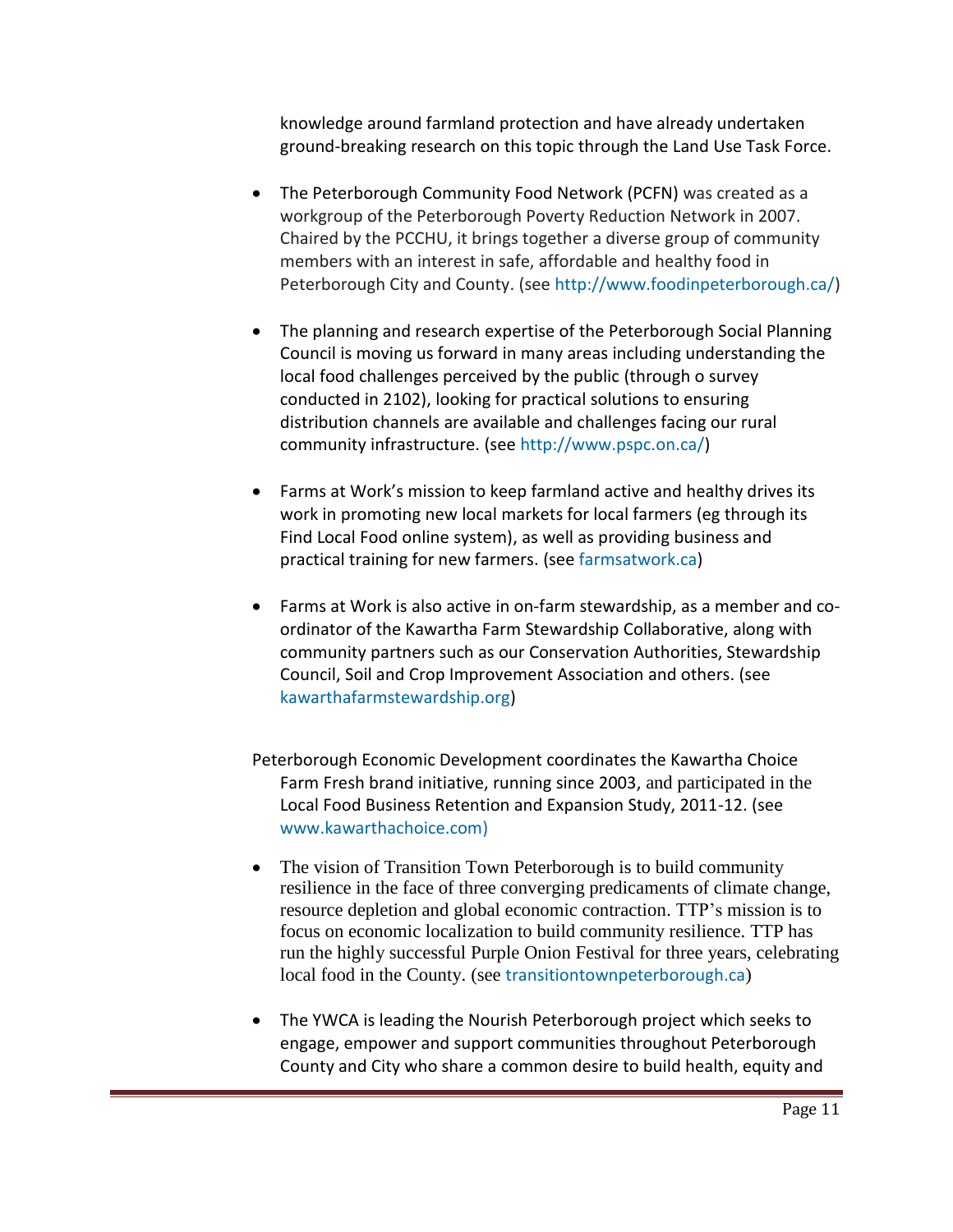community through food. Inspired by new community food centres such as The Stop in Toronto, Nourish partners are exploring the idea of creating places for food in the City and throughout the County. (see [nourishproject.ca](http://nourishproject.ca/) and [nourishpeterborough.ca\)](http://nourishpeterborough.ca/)

- Various partnership projects are underway among the members of the Working Group, from research to facilitating the strengthening of local food awareness in our schools.
- The Working Group is fortunate to have input from the Ontario Ministry of Agriculture and Food.
- Sustainable Peterborough is an active participant and has embraced our Working Group to support its work.
- We currently have commitment from Farms at Work and the Peterborough Social Planning Council to facilitate the tasks of the Working Group.
- The Working Group is building on the extensive consultation conducted through Sustainable Peterborough consultations, our two recent local food Summits as well as previous efforts of many in our community over a period of more than twenty years.
- the Proceedings of the two summits, "The Future of Food & Farming Summit" and "The Future of Food & Farming: Next Steps" document the issues for a strong community system of food and farming that provide some direction for future change in relation to these AMO guidelines. (See Appendix 3)

## **Best Practice: Producing**

Best practices in producing include:

- urban agriculture,
- community gardens and
- planning policies and zoning by-laws.

**Urban agriculture** refers to the production and harvesting of fruits and vegetables, raising of animals or cultivation of fish for local consumption or sale within and around cities. **Community gardens** are pieces of land gardened by community members to grow fresh local produce for direct consumption, and may also play a part in urban agriculutre. Municipalities can promote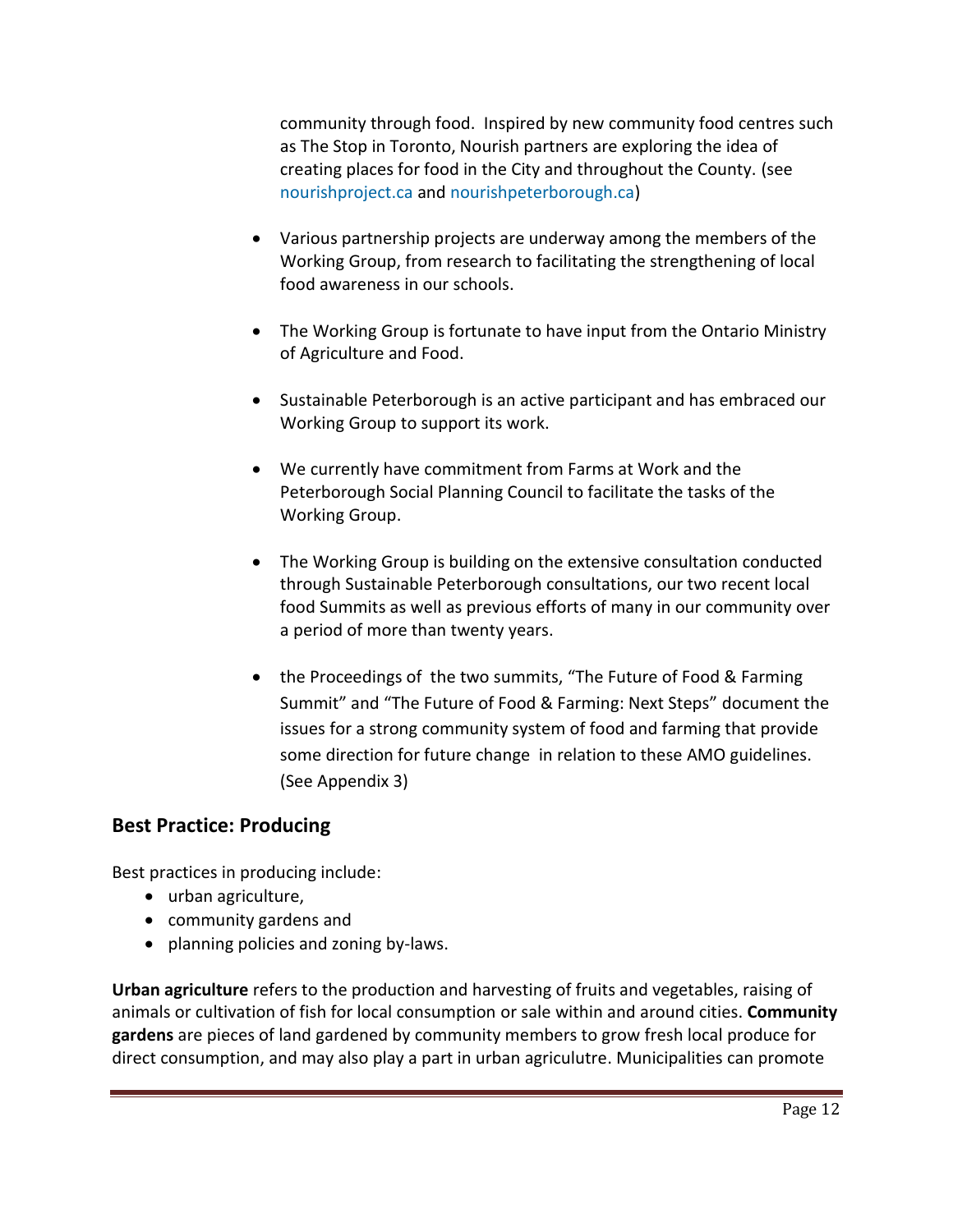agricultural land protection and local food production using the Official Plan for general land use planning goals and zoning by-laws for prescriptive regulations (p.18 of the Guide).

### **Locally**

Consultations held by the City of Peterborough for its Official Plan Review (Plan It) have reflected the growing interest by the public for supporting urban agriculture and increasing access to community gardens.

A significant submission entitled "Plant It" was prepared by the Community Food Network in 2011. Public and stakeholder comments received during Phase 1 of the City OP Review have been categorized into 5 themes, and comments related to food are integral to the first three, namely: 1) Complete Healthy Communities; 2) Environmental Sustainability; and 3) Economic Strength. Planning for Access to Local Food is listed as a Major Policy Direction under Environmental Sustainability.

The draft Policy Directions Report, 2012 explains this direction as follows:

"Through the Plan It Peterborough process it grew evident that there is a growing interest and movement in the community to grow and purchase and increase access to local food. As a result, the need to provide further support for urban agriculture and a local, sustainable food system was identified. Stakeholders would like residents to be able to feed themselves sustainably with local, healthy foods." p.34

[http://www.peterborough.ca/Assets/City+Assets/Planning/Documents/OP+Review+Draft+Polic](http://www.peterborough.ca/Assets/City+Assets/Planning/Documents/OP+Review+Draft+Policy+Directions+Report.pdf) [y+Directions+Report.pdf](http://www.peterborough.ca/Assets/City+Assets/Planning/Documents/OP+Review+Draft+Policy+Directions+Report.pdf)

Some highlights of the public/stakeholder comments include: identifying and protecting food growing land; promotion of urban agriculture in both public and private space, edible landscaping (e.g. fruit trees in parks); promotion of local food vending in all neighbourhoods; promotion of farmers markets; support for community kitchens, food processing facilities, a community food "hub"; and strengthened connections with regional agricultural producers.

The City's Urban Forest Strategy also supports urban agriculture best practices.

## Community Gardens:

Established in 2008, the **Peterborough Community Garden Network** (PCGN) brings together four community agencies (YWCA, GreenUP, PCCHU, and Fleming College). The City of Peterborough Community Garden Policy was enacted in 2010 after consultation with community gardeners, local food security organizations and members of the PCGN.

The Network is comprised of over 400 growers, organizations, teachers, garden coordinators & community members. Its mandate is to grow community gardens in our region and seed vibrant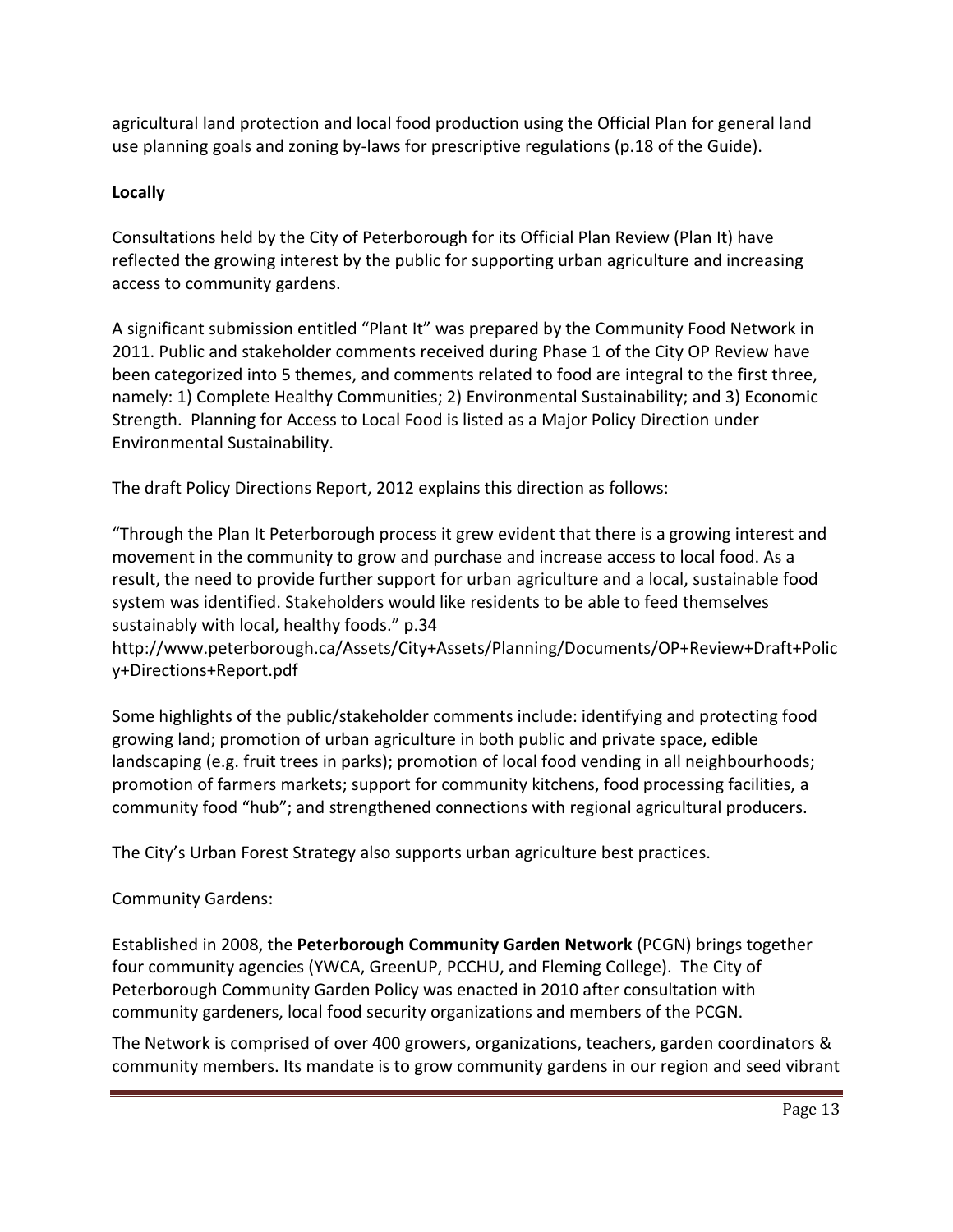connections between gardens, local growers and community food security organizations. The PCGN aims to support poverty reduction, food security and environmental integrity, inclusion and community development by working with communities to *Cultivate Resilience & Vibrant Communities, One Garden at a Time.*

In response to a growing need for community garden space, the PCGN has helped facilitate the expansion of 3, and the creation of 12 new community gardens. This has resulted in the creation of over 100 new community garden plots. Currently, there are 26 community gardens in the City of Peterborough, and 7 additional ones in the County.

The gardens are located on federal lands, municipal property, the front yards of local organizations, Church property, and school yards.

The **Nourish Project** held roundtable conversations throughout the County in the spring of 2013. They brought together individuals and groups involved in the full spectrum of foodrelated endeavours, from farm to table, in all 8 townships. Participants were asked to describe what they would like to see happening in the next five years around food in their Township. Community gardens were mentioned in all the conversations, but Douro Dummer, Havelock, North Kawartha, Asphodel Norwood, Selwyn and Trent Lakes identified community gardens as one of their three main goals. Havelock has since moved forward and launched a community garden on private land in the spring of 2014.

Municipal planning policies and zoning by-laws:

The best practices outlined in the AMO Guide relate to topics such as protection of farmland, flexible zoning for value-added activities, use of smaller parcels of land for agriculture and access to land for new farmers.

As noted above, the City of Peterborough is currently engaged in an Official Plan review and has been considering the role of food production/urban agriculture in its future. The County Official Plan review may be launched in 2014.

The Land Use Task Force of the local Future of Food & Farming Working Group of Sustainable Peterborough has been working over the last year to produce a backgrounder on farmland in the County. This document illustrates the history of farmland use in the County since 1971, and makes projections over the next couple of decades. It also look at how much land we need to feed ourselves in the County, and reviews the percentage of the County's working farmland presently protected through official plans as "Agriculture".

The Working Group plans to use the results of this research in preparing input into the County OP Review as well township official plans.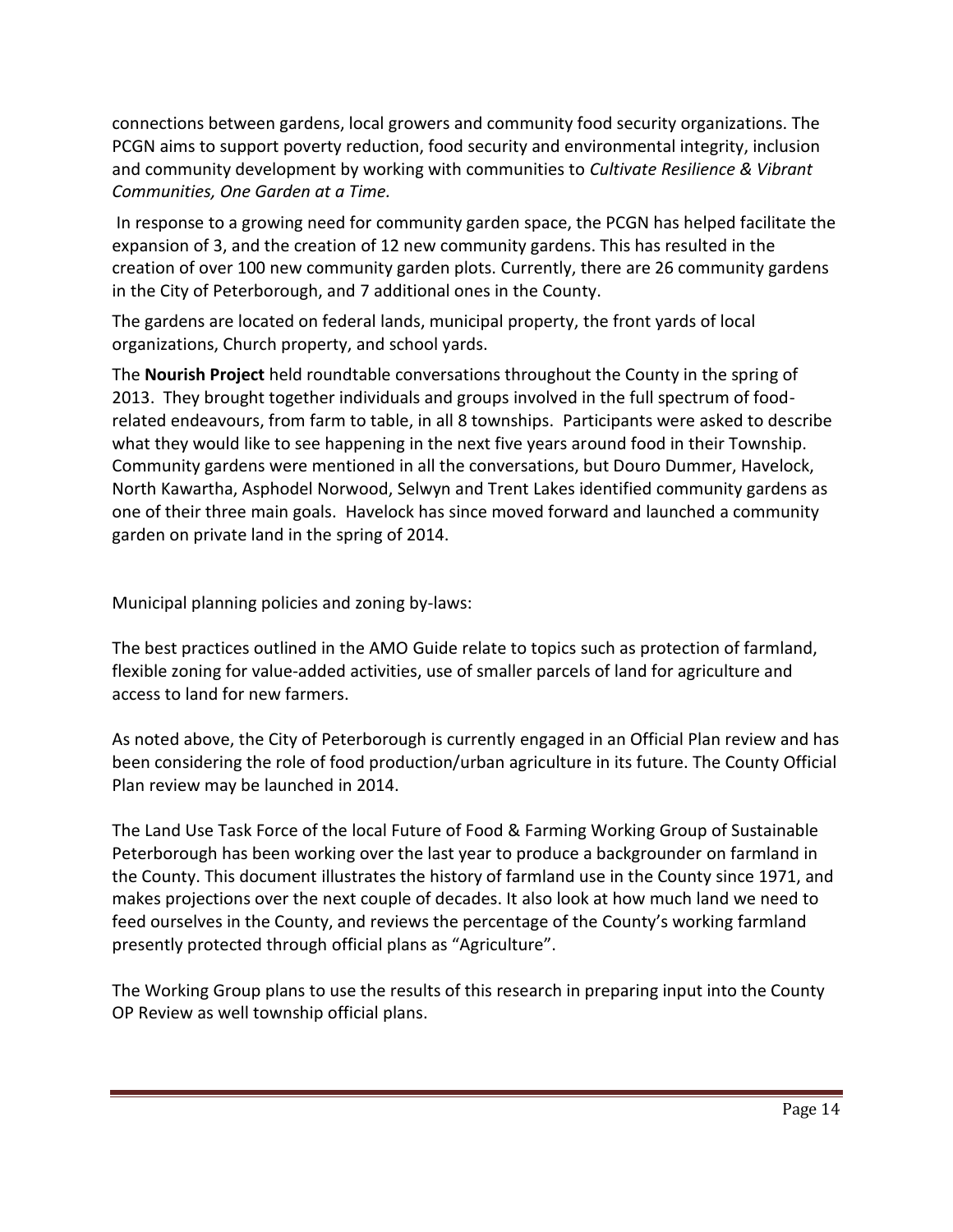## **Best Practice: Processing/Preparing**

Best practices in processing/preparing include public sector support for processing and incubator kitchens. Public sector support involves promoting value-retention (eg pre-cooling, washing and waxing, sorting, packing, slicing, drying, storage) and value-add facilities, such as further processing facilities. Incubator kitchens support start-up companies in the food sector by providing technical assistance in food processing and training in general business management skills (p29 of the Guide).

#### **Locally:**

Peterborough County boasts three red meat and one poultry abattoir at present. A new red meat processor is planning to start up over the next couple of years. A second, well-established poultry processor is located outside Omemee. If interest in locally produced and processed meats increases, there may be opportunities for further expansion of local capacity.

Primary processing for grains (mills) in the immediate area is very limited.

Northumberland County plans to have a municipally-owned small batch processing facility running by fall 2014, including packaging, cold storage and test facilities.

Nourish Peterborough is exploring how to create places for food in urban spaces throughout the County. It has plans to create a commercial kitchen space in the City, which could support local food processing businesses in their start-up phase.

## **Best Practice: Distributing**

Best practices in distributing include public sector-led procurement policies and food hubs. Public sector-led procurement policies are municipal policies that support the purchase of locally-produced food by governmental agencies. Food hubs are organizations that manage the aggregation, distribution and marketing of source-identified food products from local and regional producers and processors. (p 25 of the Guide)

#### **Locally:**

Distribution of local food in the County is primarily accomplished directly from farm to consumer through farmgate and farmers' market sales. Sales to restaurants usually require delivery by the farmer.

However, as wholesale demand increases, there may be an opportunity for one or more intermediaries to provide physical distribution services. The very tight margins in food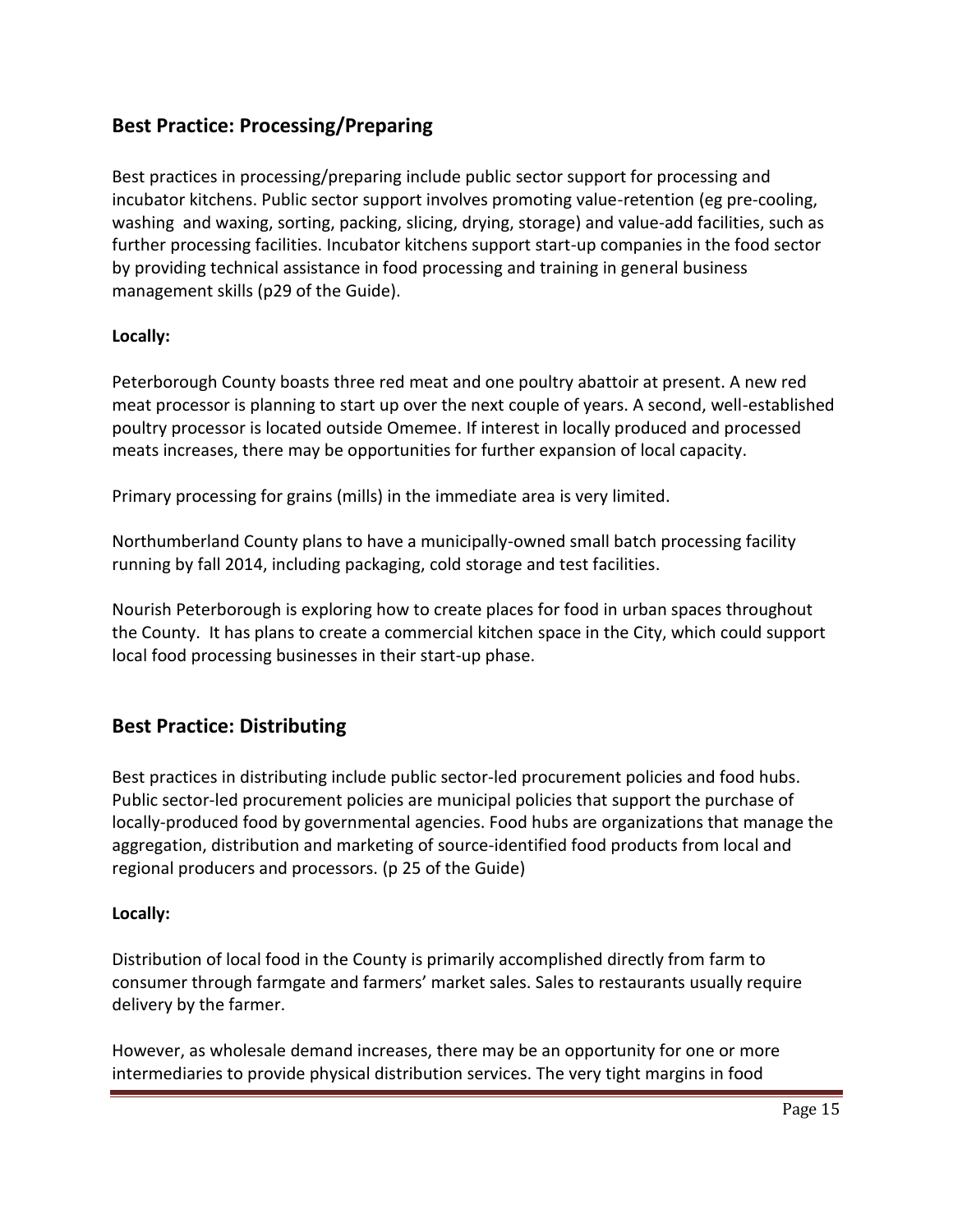distribution suggest that business planning will be key and that existing distributors may be best positioned to take this on. Several small-scale food distribution attempts have failed in the past in the County.

The challenges and potential demand from local grocery stores for locally-grown food has been the subject of a study in early 2014. PSPC, in partnership with Farms at Work and Transition Town Peterborough, have undertaken a survey of local food stores with help from students through the Trent Centre for Community-Based Education regarding barriers to and policies for buying local products.

School food programs – from breakfast programs to University meal plans – are looking for avenues to increase local food procurement. Farms at Work and the Ontario Campus Food Systems Project are working together to determine barriers and opportunities for increased local food at Trent University. PCCHU, the YWCA and Farms at Work have a joint project working with school breakfast programs in the County.

The recently passed Ontario Local Food Act will result in local food procurement targets being set after consultations with municipalities. A starting place for Peterborough would be an analysis of the scope and impact of municipal procurement, listed as a best practice in the Guide. Compared to larger centers, municipal procurement may be quite limited.

Farms at Work has also designed a "Find Local Food" feature for its regional website (farmsatwork.ca). The feature will be launched in February 2014, and will enable a wholesale purchaser (e.g. restaurant, school, distributor) to prepare a Request for Proposal online within a matter of minutes. The Request will be immediately sent to producers throughout the region who sign up for the free service, and will also be posted publicly on the website. This "virtual hub" approach, connecting wholesale buyers to farms in real time, will begin to build an open market environment. Information will automatically be created about demand and supply, opportunities for new entrants, diversification and expansion. Funding for continuation of this project is being sought.

## **Best Practice: Retailing**

Best practices in retailing include farmers' markets and mobile vendors. Farmers' markets provide farmers with a direct market outlet for their fresh and value added products and link these individuals with community members. Mobile vendors refer to trucks that bring local food into underserved communities and include mobile farmers' markets, mobile grocery stores and produce carts. (p. 28 of the Guide)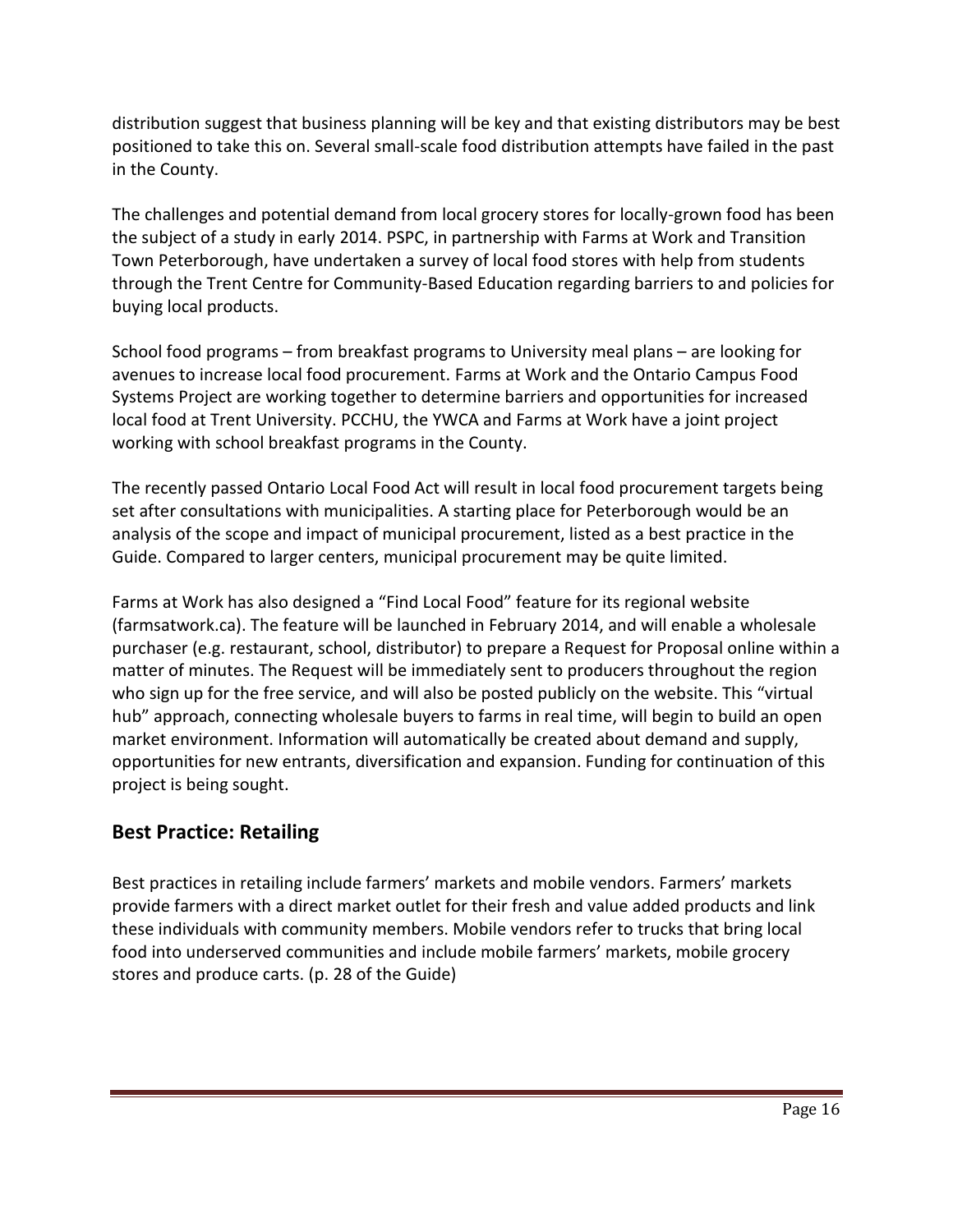#### **Locally:**

#### Farmers markets

In 1889 Town Council approved plans for the construction of a new Market Hall. The new building, managed by the City, would replace the much smaller market on Water Street that had been operating since construction of Peterborough's first town hall in 1851.

The Peterborough Farmers' Market continues, 162 years later, at the Memorial Centre. But today, the County boasts at least 7 smaller farmers' markets, most of which have started in the last 5 years. Residents continue to call for increased access to local farm produce, and markets are an attraction for seasonal tourists and cottagers. The main challenge is finding enough producers to fill the market stalls, as most small producers do not have staff dedicated separately to production and marketing.

Also, the number of fruit and vegetable producers in the area is still quite small. It will take time for existing businesses to diversify and new entrants to fill the niche of producing for farmer's markets. Farms at Work offers diverse training and business support for new farmers, and works closely with local post-secondary programs that in the last 3 years have begun to offer programming for new entrants.

#### **Best Practice: Consumption**

Best practices in consumption include marketing, public awareness and tourism. Marketing involves efforts to raise the profile of local food, including creating a municipal or regional brand. Public awareness focuses on increasing consumer awareness of the benefits of local food, as well as where and when to get it. If the municipality has a rich local food base, culinary tourism may be an option to increase the consumer base beyond municipal borders (see page 31 of the Guide).

#### **Locally**

"Kawartha's Own Locally Grown" was a brand launched in the late 1980's. Eventually, Kawartha Choice came on the scene in 2002 after the BSE crisis hit the beef industry, and producers were looking for alternative markets. After a flurry of activity in the early years, Kawartha Choice amalgamated with Kawartha Farm Fresh in the City of Kawartha Lakes to become Kawartha Choice Farm Fresh. For a fee, producers are listed on a map, and online, in order to reach consumers with product from the farm gate. Kawartha Choice Farm Fresh is currently under review in Peterborough County.

The Peterborough Social Planning Council (PSPC) designed and circulated a survey on attitudes towards buying local food in late 2012. The main goal was to gauge the public's purchasing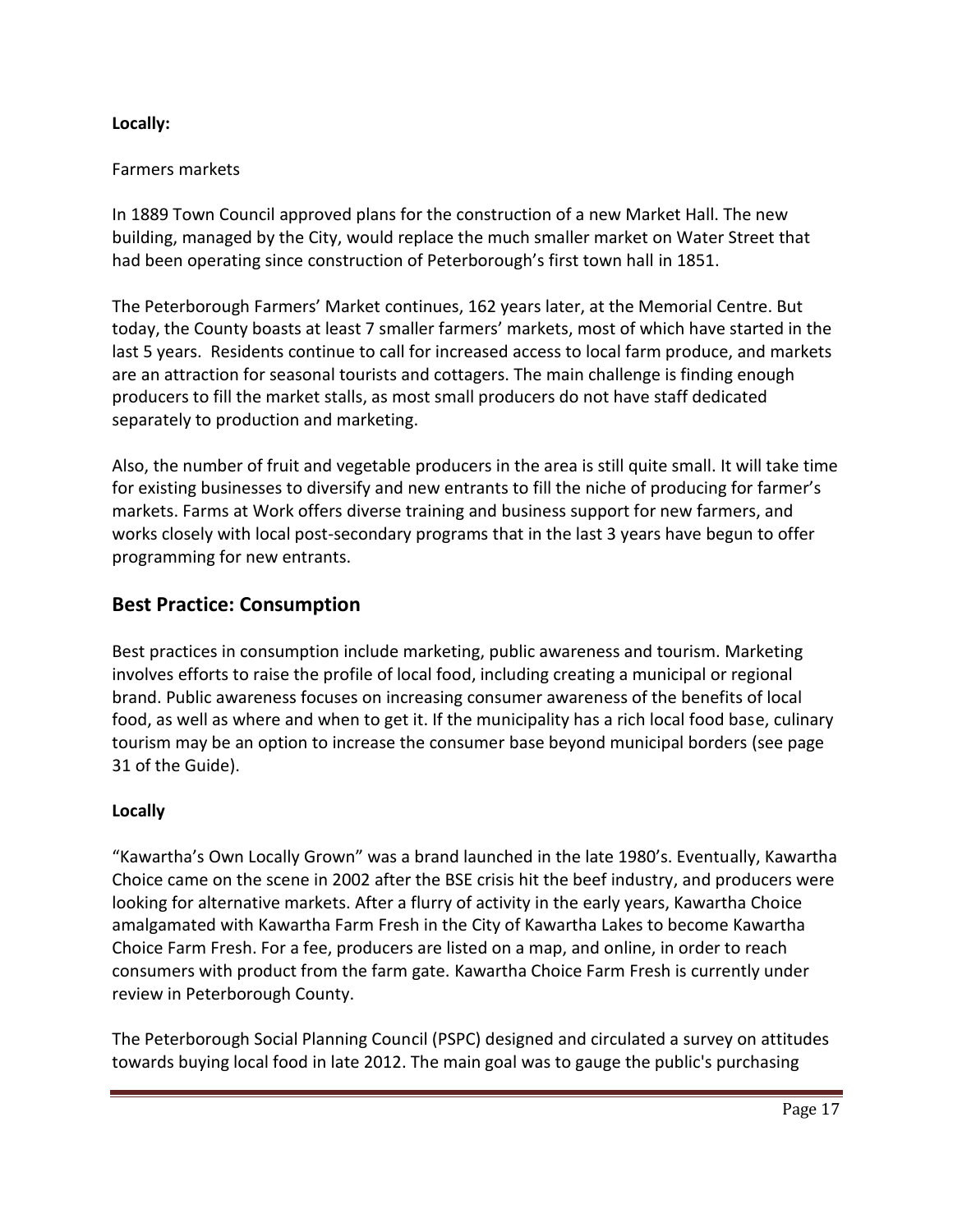habits and attitudes toward local foods in order to advance policy development efforts in this area.

Respondents were asked about:

- their purchasing habits, perceptions and attitudes towards local foods;
- how they define local foods (in terms of distance travelled and region of production);
- how they see their role in the local food economy (consumer, producer, distributor, etc.);
- their access to and the availability of local foods from different food retailers.

The results were published in 2013 under the name **"Local Food & What We Think About Buying Local: the Future of Food & Farming"** (for the complete report see [www.pspc.on.ca\)](http://www.pspc.on.ca/) There were 538 responses to the survey. Here are some of the findings:

- Nearly all survey respondents (94%) had bought local food in the last six months. Farmers' markets were the most popular spot to buy it, followed by grocery stores. Farm gate sales and health food stores were considerably less popular.
- Nearly all survey respondents bought local vegetables. Fruit was also highly popular. Far fewer respondents bought local cheeses, meats, and maple syrup or honey.
- The top five definitions of local food among respondents were, in descending order: grown in my region, grown within 100 km, grown in Ontario, grown in my county, and grown on a family farm.
- For most respondents, the distance necessary to travel to buy local food was not prohibitive. Nor was the time it takes to find local food when shopping. Respondents were split about whether or not the cost of local food is comparable to what they would otherwise buy. More people disagreed than agreed that it is difficult to know if food is local or not. Most respondents find it easy to get locally produced foods in summer, but less so in winter.
- About one-third felt to some degree that they have little control over whether or not they buy local food.
- Seven-tenths of survey respondents strongly agreed that the government should promote buying locally grown food.
- Slightly fewer, but still far more than half, strongly agreed that the government should promote the institutional purchasing of locally grown food.
- Just over half of all survey respondents strongly agreed that they would order more locally produced foods in restaurants if they were clearly marked on menus.

A Community Connector has recently been hired in Peterborough by the Ontario Culinary Tourism Association to support restaurant accreditation. The new Feast ON program certifies restaurants carrying a minimum percentage of food produced in Ontario, but will also help to support local food producers within our region.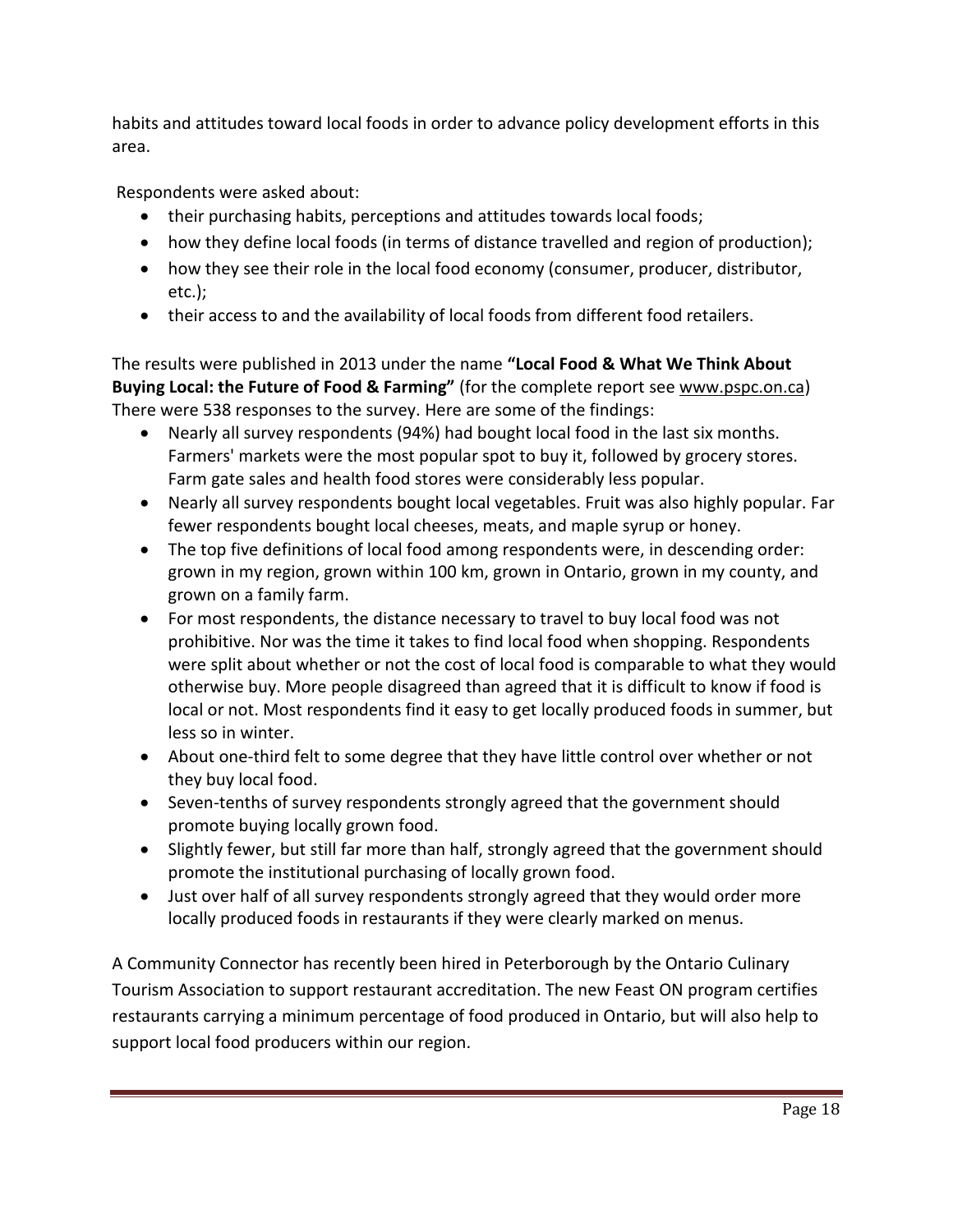Best practices also include education. The need for education was highlighted by participants at the October 2012 Food Summit. Partners in the Community Food Network, such as the Peterborough County-City Health Unit, are committed to the development of food literacy and food skills. Programs such as collective kitchens and Come Cook With Us focus on healthy food preparation and use of local foods.

The Nourish Project ran a successful pilot at Taste of Nourish programming. Participants learned to cook local foods in season from the Peterborough Downtown Farmers Market and then received Farmers Market Vouchers at the end of classes that allowed them to purchase local food at the Market afterwards.

Recently, Food for Kids has partnered with the YWCA and Farms at Work to ensure that more local food is used in school breakfast programs throughout the County and City, and that students are exposed to local farmers and education about where food comes from.

## **Best Practice: Waste Management**

Best practices in waste management include composting and gleaning. Composting encourages the breakdown of plant wastes to be reused as natural soil amendments, which improves soil conditions for subsequent crops and creates a sustainable local food chain. Gleaning is the practice of collecting and donating leftover crops from farmers' fields, usually to provide lowincome individuals with access to locally-grown food (see page 32 of the Guide).

#### **Locally:**

The **Peterborough Gleaning Program** is local grassroots group of volunteers connecting gleaners to farmers and growers. It funds and organizes bus trips to area farms to pick produce. For smaller growers they organize cars of gleaners. The growers donate some of their crops for gleaners to pick for free. There are about 20 communities in the city involved and many other individuals from the county. Each city community has a community contact who organizes their neighbours for a bus stop. There are volunteer gleaners and supervisors also. Most gleaners are on low income and pick for themselves, their relatives, neighbours and food banks/meal programs.

## **Customizing Best Practices**

While the AMO report provided a long list of local food best practices, it was made clear that municipalities must choose the ideal mix of local food initiatives based on their unique needs and circumstances. Key situational factors to consider are: size and type of municipality, level of municipal resources, agriculture and processing base, proximity to a large centre, and the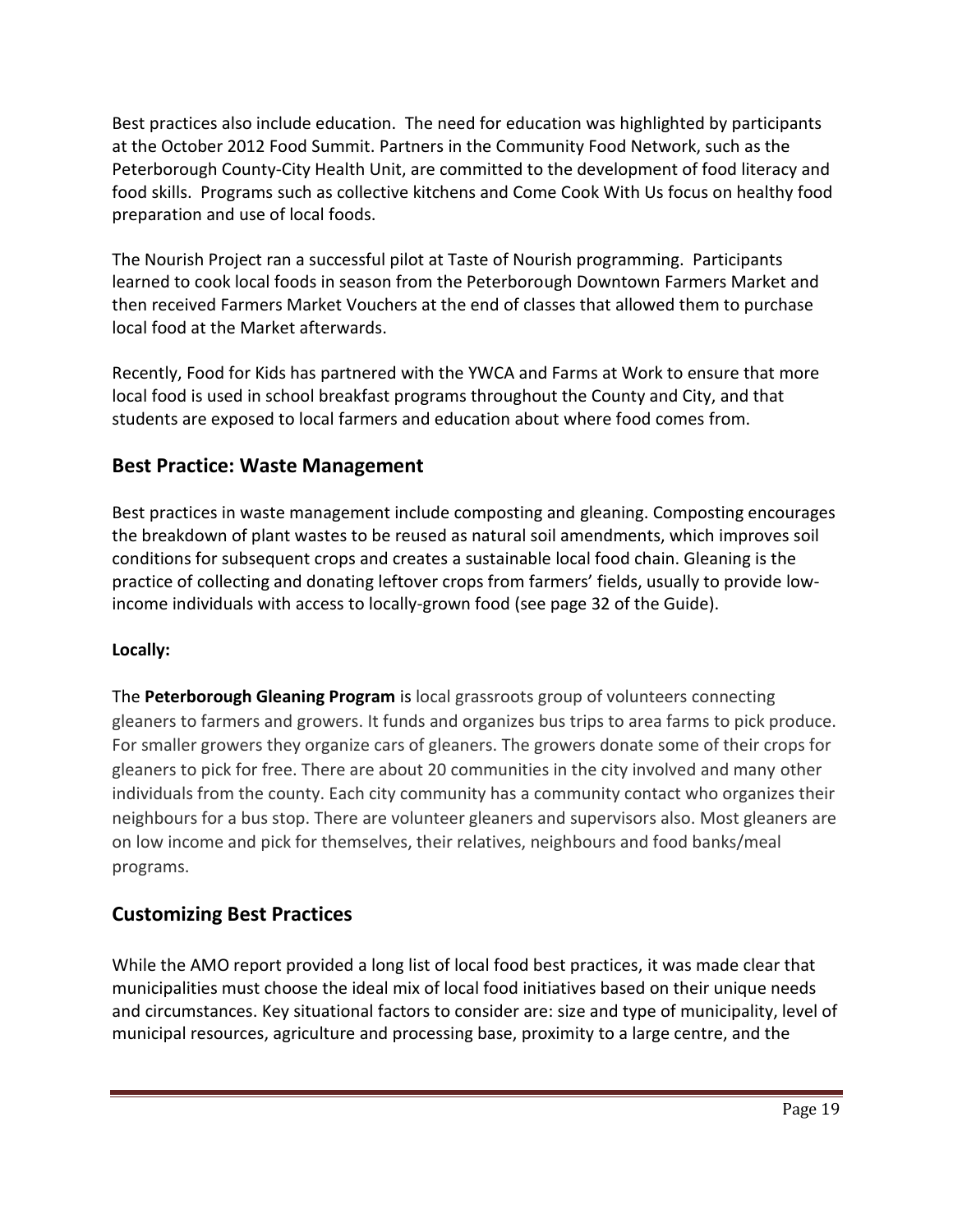activeness of the agri-food sector. This Guide provides a framework to help municipalities align their initiatives with these situational factors.

The AMO Guide recognizes that municipalities face resource constraints that could impact their ability to implement local food initiatives. Municipalities dealing with these constraints must choose between local food initiatives, focusing on the ones that will deliver the highest value and return on investment. High-value local food initiatives identified in this Guide include municipal/regional promotion, farmers' markets, planning policies and zoning by-laws, education and awareness, and community gardens. It is important to note that there are local food initiatives available and accessible to all municipalities, regardless of their size or level of resources.

## **Locally:**

There are many aspects of the best practices outlined in the Guide that have not yet been explored by the community, and there may be best practices that are not included in the Guide at all, but that would be appropriate in Peterborough County and City.

Further work is required to look beyond the work already done, and plan a customized approach to best practices in Peterborough County and City.

## **Implementing and Measuring**

Implementing local food initiatives can occur through a variety of methods. Municipalities may choose to implement initiatives entirely on their own, or they may explore partnership opportunities with non-governmental organizations, private sector businesses or other municipalities in the region to achieve economies of scale. The degree to which a municipality takes on a leadership or supporting role will depend on the municipality's expertise and level of resources. In the Guide, five different strategies for implementation are laid out (p.40).

Measuring the outcomes of local food initiatives is a critical step in building the local food sector and a key focus of Bill 36. The AMO Guide provides a comprehensive list of outcomebased metrics for municipalities to measure the effectiveness of their local food practices. Municipalities are encouraged to build their monitoring capabilities to ensure initiatives are impacting the local food industry in a positive way.

#### **Locally:**

Our community has an amazing base of activity upon which to build ongoing implementation of best practices, and many achievements are outlined above.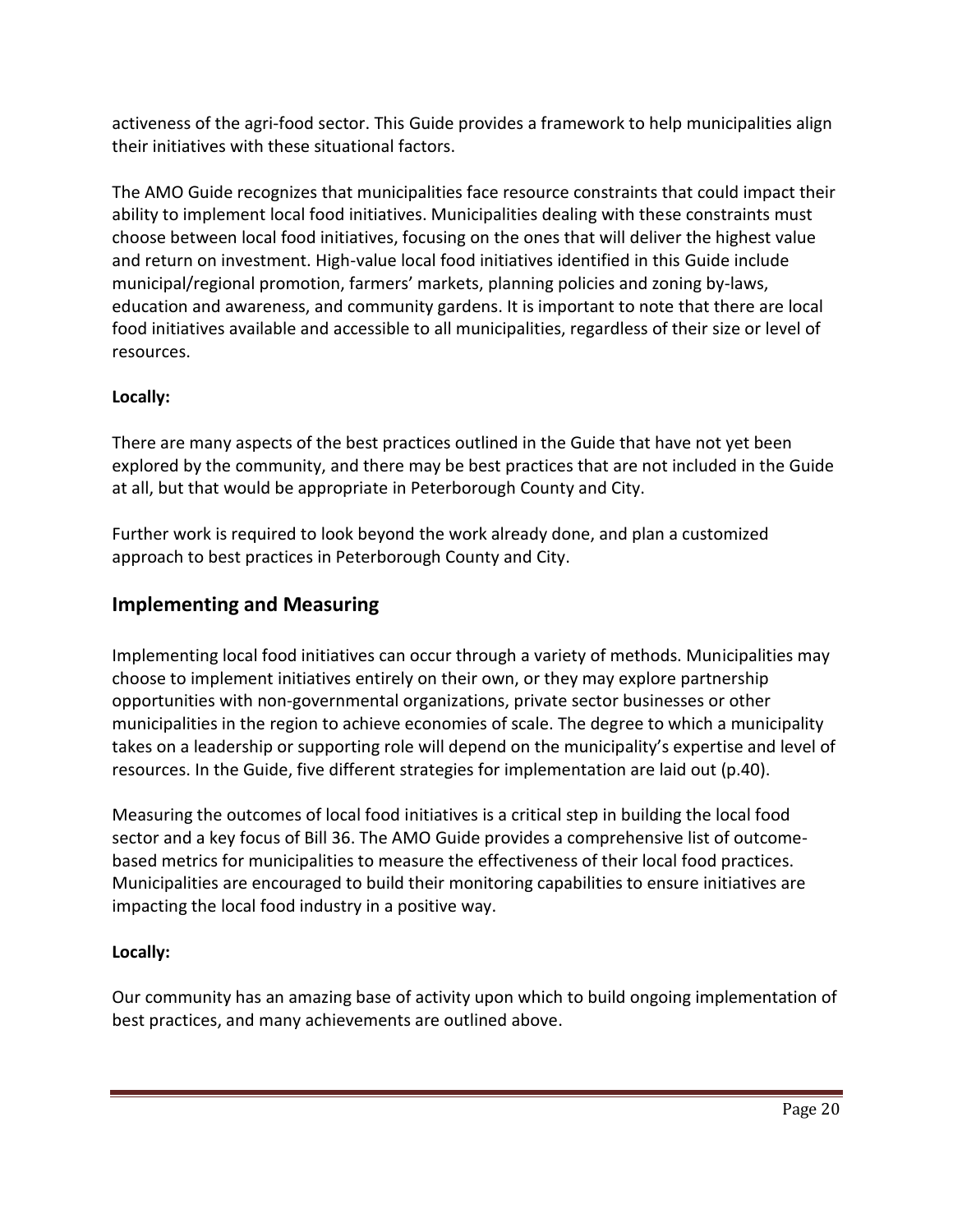Some measurement/monitoring is already in place. The Future of Food & Farming Working Group of Sustainable Peterborough and the Agriculture Economic Impact and Development Study prepared in 2006 for the County, have documented the history of some metrics around agriculture in the County over the last 40 years.

## **Conclusion:**

This Report is intended as Phase One in a process of integrating a multi-faceted food system lens into decision-making in our community. The Report has documented many of the current projects and accomplishments of a wide range of organizations and volunteers.

However, if the goal established in the Sustainable Peterborough Plan of "feeding ourselves sustainably with local, healthy foods" is to be achieved over the next 20-25 years, there is much work to be done. Collaboration and the involvement of all levels of government, as well as nonprofit, business and consumer stakeholders will be required over an extended period.

It is hoped that this Report, in the context of the passage of the Local Food Act in fall 2013, as well as the AMO Guidelines discussed here, will provide food for thought in planning further steps.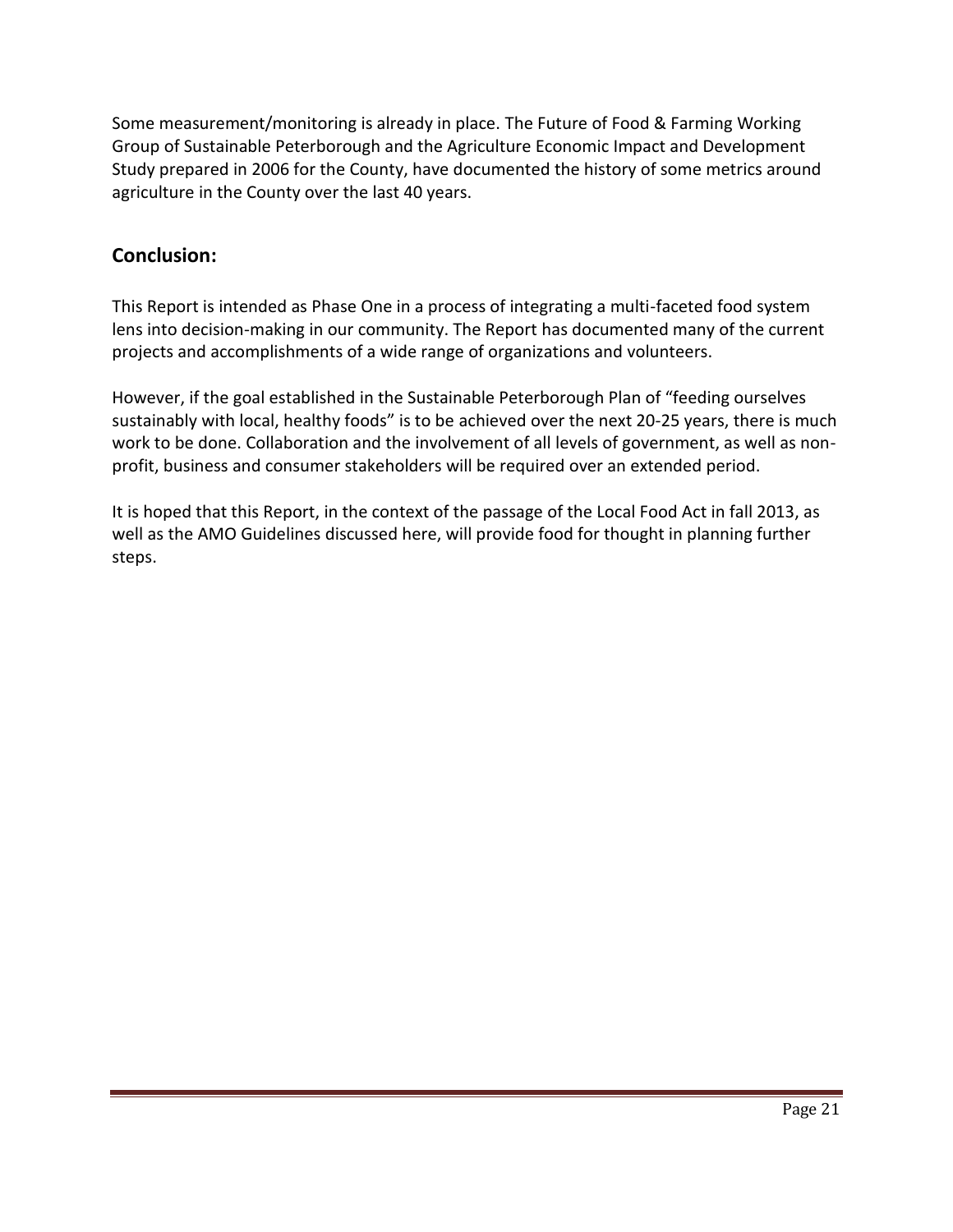## **Appendix A**

#### **Benefits and opportunities of a thriving local food industry**

A thriving local food industry provides direct economic benefits as well as other key benefits related to the local and global environment, health benefits that result from eating fresher food, and social benefits that can result in linkages established and maintained among people in the community.

#### **Economic benefits**

The economic benefits of local food have been highlighted in studies across Canada and other jurisdictions. In 2010, the Ontario automotive sector had \$43.6 billion in revenue, while food processing, agriculture products and farming grossed close to \$50 billion.4 A major benefit of an active local food industry is the multiplier effect, which refers to the economic impact of initial spending that leads to increased consumer spending in a community.<sub>5</sub> When a consumer purchases a local food item from a farmers' market, the farmer retains a greater share of the food dollar and is more likely to spend the money on local employees who in turn spend their earnings locally. In an economic impact study conducted by the Waterloo Region, it was estimated that for every job in the region's agriculture sector, four additional jobs are supported in the economy.6 Another study estimated that if every household in Ontario spent \$10 a week on local food, there would be an additional \$2.4B in the economy.

#### **Environmental benefits**

Due to many factors such as agricultural practices and transportation, food systems are major contributors to burning fossil fuels, which releases greenhouse gases such as carbon dioxide. For instance, food items sold in Southern Ontario have travelled approximately 4,500km on average from the place they were grown or raised.<sub>8</sub> The potential for global climate change increases as a result of this trend, but the effects can be mitigated when communities consume food from local sources. According to a Leopold Center model, if 10 percent of 28 fruits and vegetables were purchased from local sources, up to 17 times less carbon dioxide would be emitted than if the foods were purchased from global sources. This translates to saving up to 436 thousand gallons of fuel in one year.

#### **Health and Safety benefits**

Compared to food items imported from the global food system, the local food system may offer food items that are fresher and more likely to retain more nutrients, as the travel distance to the retailers and consumers can be decreased. Local food is produced to Ontario standards, which may be more stringent than elsewhere; they may also involve less processing, which means fewer chemicals and additives for the food items. Also, an active local food system leads to increased access to local food across the community, which provides more opportunities for people, especially those in underserved communities, to include fresh local produce as a part of their diet.

#### **Social benefits**

Farmers' markets and community gardens act as gathering places for the members of the community to socialize and work as a mechanism to reinforce a sense of place and community identity. It is estimated that people have 10 times more conversations at farmers' markets than the average supermarket, which shows the increase in social capital formation.<sup>10</sup> In addition, local farmers and processors can be more easily identified compared to the global system, which allows the opportunity for consumers to personally connect with the food providers and become engaged in their local food industry.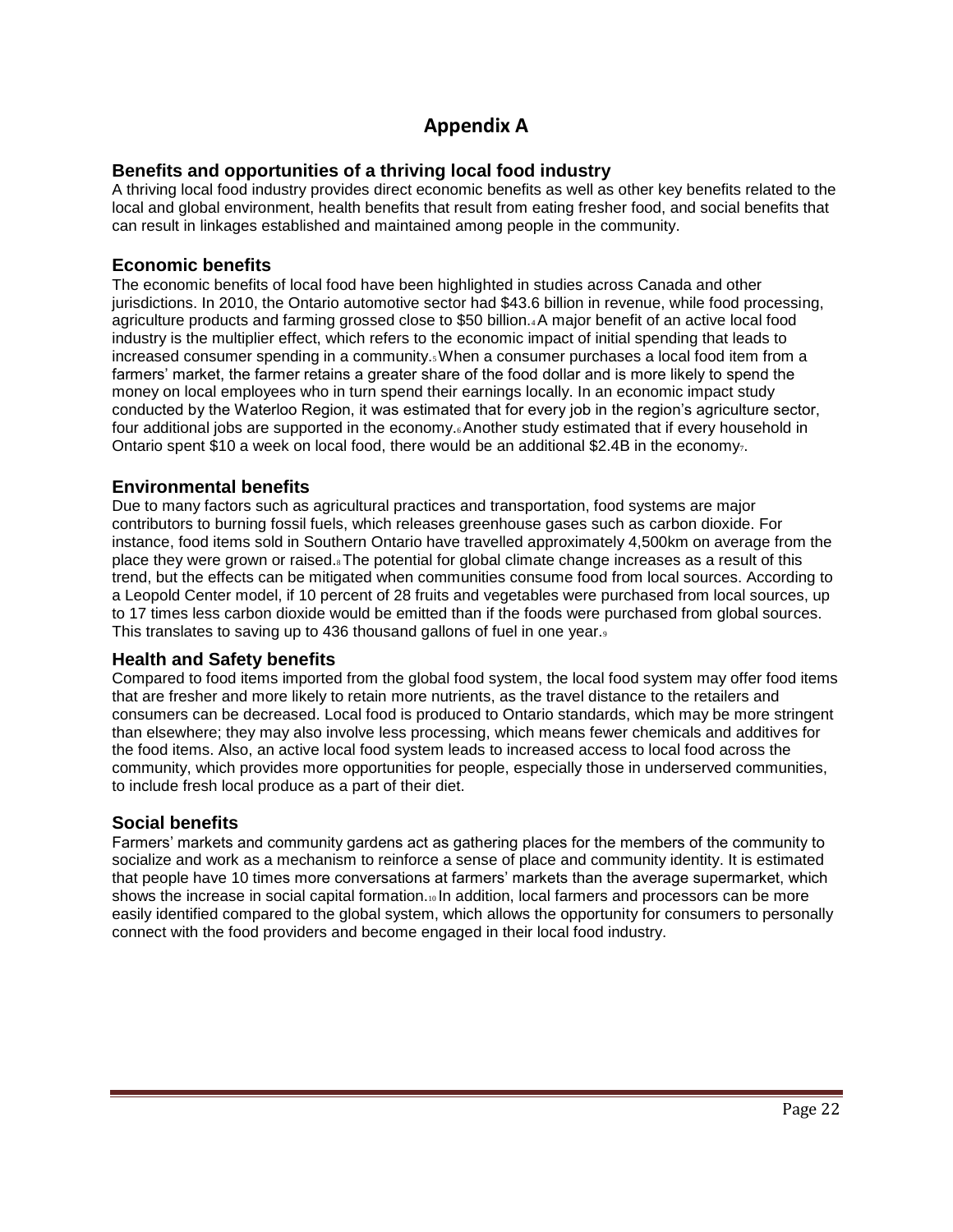**Appendix B**

# **Bill 36, Local Food Act, 2013**

Current Status: Royal Assent received Chapter Number: S.O. 2013 C.7

An Act to enact the Local Food Act, 2013and to amend the Taxation Act, 2007 to provide for a tax credit to farmers for donating certain agricultural products that they have produced

#### Preamble

Ontario has robust and resilient local food systems: a highly productive agricultural land base, a favourable climate and water supply, efficient transportation and distribution systems, and knowledgeable, innovative farmers, food processors, distributors, retailers and restaurateurs. These resources help ensure that local food systems thrive throughout the province, allowing the people of Ontario to know where their food comes from and connect with those who produce it.

The variety of food produced, harvested and made in Ontario reflects the diversity of its people. This variety is something to be celebrated, cherished and supported. Strong local and regional food systems deliver economic benefits and build strong communities.

Maintaining and growing Ontario's local and regional food systems requires a shared vision and a collaborative approach that includes working with public sector organizations. The process of setting goals and targets to which the people of Ontario can aspire provides an opportunity to work with industry, the public sector and other partners to promote local food and to develop a shared understanding of what needs to be done to support local food in Ontario.

Therefore, Her Majesty, by and with the advice and consent of the Legislative Assembly of the Province of Ontario, enacts as follows:

#### Purposes

- **1.** The purposes of this Act are as follows:
- 1. To foster successful and resilient local food economies and systems throughout Ontario.
- 2. To increase awareness of local food in Ontario, including the diversity of local food.
- 3. To encourage the development of new markets for local food.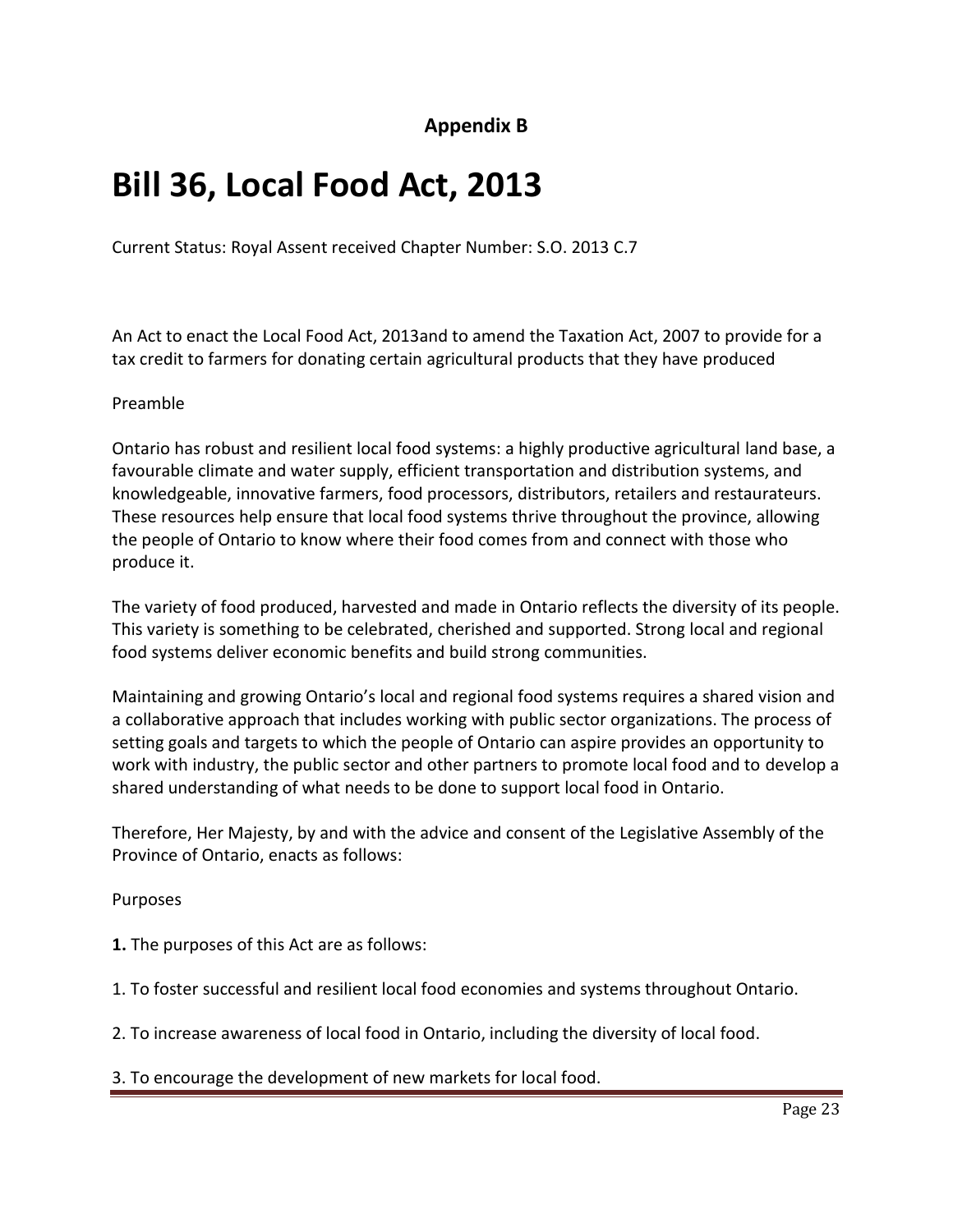#### **Definitions**

**2.** In this Act,

"agency of the Government of Ontario" means a public body designated in regulations made under the Public Service of Ontario Act, 2006; ("organisme du gouvernement de l'Ontario")

"hospital" means,

(a) a hospital within the meaning of the Public Hospitals Act,

(b) a private hospital within the meaning of the Private Hospitals Act that received public funds in the previous fiscal year of the Government of Ontario, and

(c) the University of Ottawa Heart Institute/Institut de cardiologie de l'Université d'Ottawa; ("hôpital")

"local food" means,

(a) food produced or harvested in Ontario, including forest or freshwater food, and

(b) subject to any limitations in the regulations, food and beverages made in Ontario if they include ingredients produced or harvested in Ontario; ("aliments locaux")

"Minister" means, unless the context requires otherwise, the Minister of Agriculture and Food or such other member of the Executive Council as may be assigned the administration of this Act under the Executive Council Act; ("ministre")

"ministry" means, unless the context requires otherwise, the ministry of the Minister; ("ministère")

"public sector organization" means,

(a) a ministry of the Government of Ontario,

(b) an agency of the Government of Ontario,

(c) a municipality within the meaning of the Municipal Act, 2001,

(d) a university in Ontario and every college of applied arts and technology and post-secondary institution in Ontario whether or not affiliated with a university, the enrolments of which are counted for purposes of calculating annual operating grants and entitlements,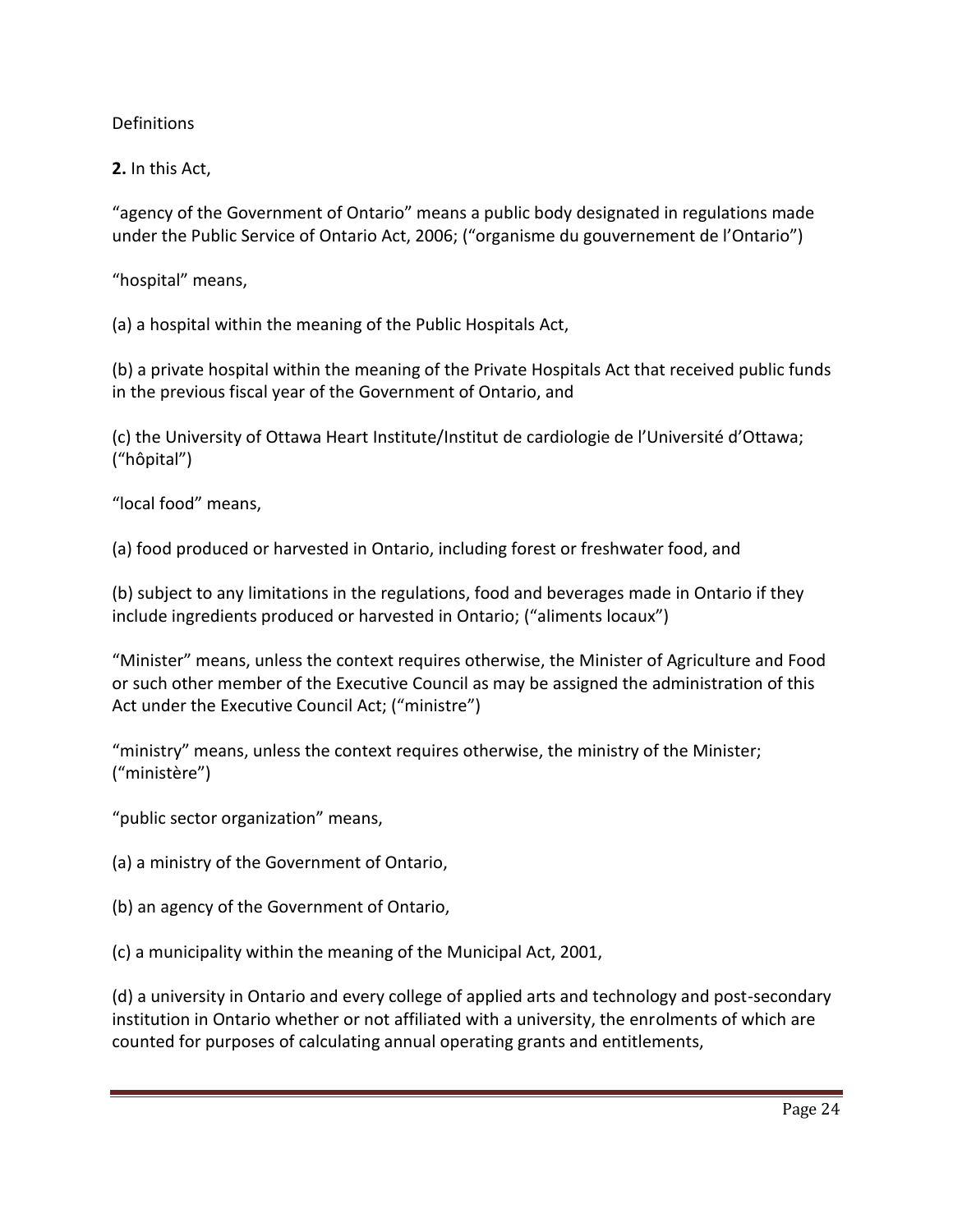(e) a board within the meaning of the Education Act,

(f) a hospital,

(g) a long-term care home within the meaning of the Long-Term Care Homes Act, 2007,

(h) a corporation described in clause (f) of the definition of "designated broader public sector organization" in subsection 1 (1) of the Broader Public Sector Accountability Act, 2010,

(i) any other organization prescribed by regulation. ("organisme du secteur public")

Local Food Week

**3.** The week beginning on the first Monday in June in each year is proclaimed as Local Food Week.

Goals and targets

**4.** (1) The Minister shall, to further the purposes of the Act, establish goals or targets to aspire to in the following areas:

1. Improving food literacy in respect of local food.

2. Encouraging increased use of local food by public sector organizations.

3. Increasing access to local food.

Timing

(2) Each goal or target shall be established within one year after the day the relevant paragraph in subsection (1) comes into force.

#### Additional goals

(3) The Minister may, to further the purposes of the Act, establish additional goals or targets to aspire to in respect of local food.

#### Consultation

(4) Before establishing or amending a goal or target, the Minister shall consult organizations that, in the Minister's opinion, have an interest in the goal or target.

Scope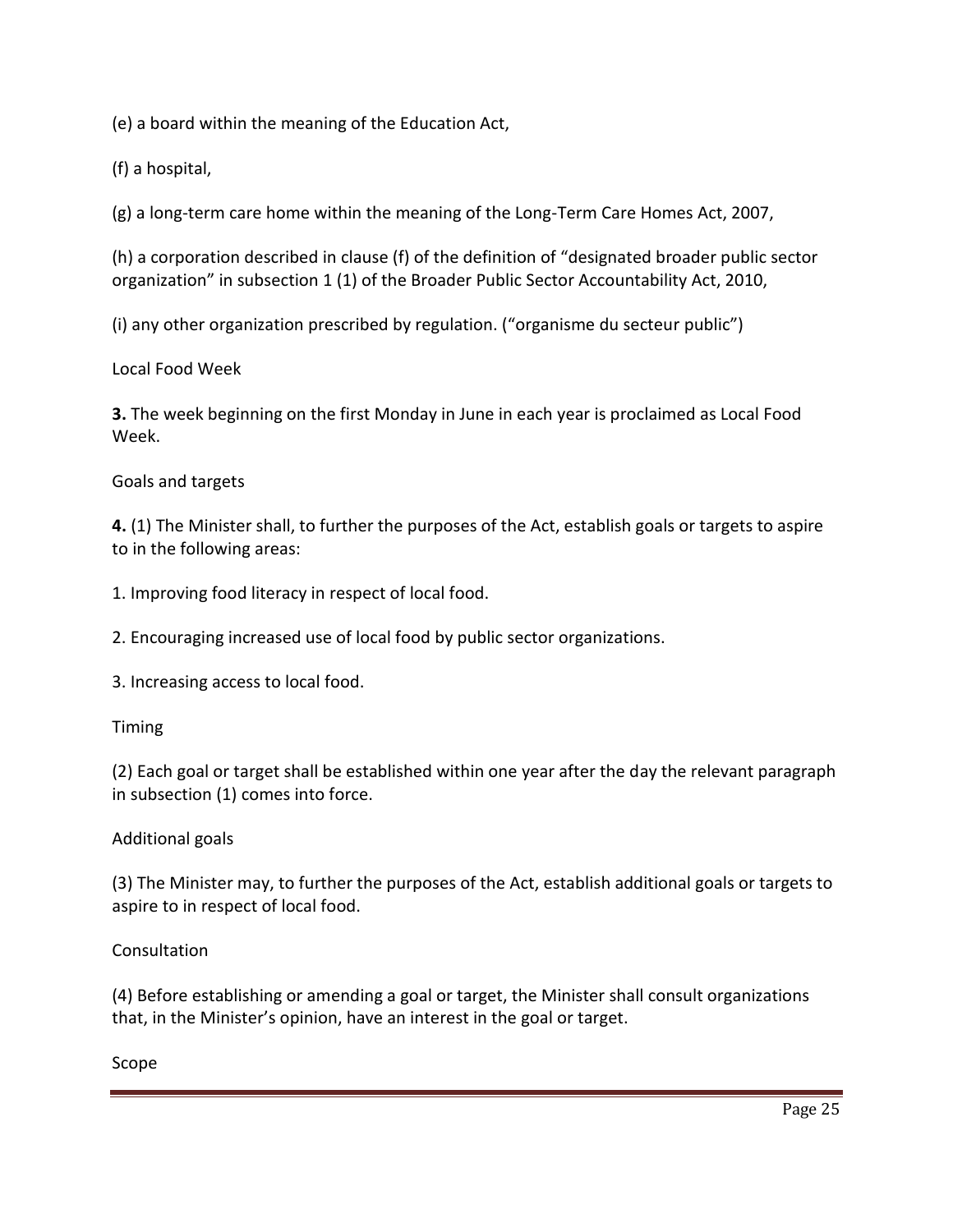(5) A goal or target may be general or particular in its application and, without limiting the generality of the foregoing, may be established in respect of,

(a) one or more types of local food specified in the goal or target;

(b) one or more entities specified in the goal or target, including one or more public sector organizations; or

(c) one or more specified geographic areas.

Identification of public sector organization

(6) If a goal or target applies to one or more public sector organizations, the goal or target shall specify the public sector organization or organizations to which it applies.

Publication of goals and targets

(7) The Minister shall publish each goal and target established under this section on a Government of Ontario website, together with a summary of the information the Minister relied on to establish the goal or target.

Non-application of the Legislation Act, 2006, Part III

(8) Part III (Regulations) of the Legislation Act, 2006 does not apply to a goal or target established under this section.

Information to be provided to Minister

**5.** (1) The Minister may direct a public sector organization to provide the Minister with specified information in order to assist the Minister in,

(a) establishing a goal or target or determining the actions required to meet a goal or target;

(b) understanding the steps that are being taken or have been taken to meet a goal or target;

(c) assessing the progress that is being made or has been made toward meeting a goal or target; or

(d) preparing a report under section 6.

Public sector organization to provide information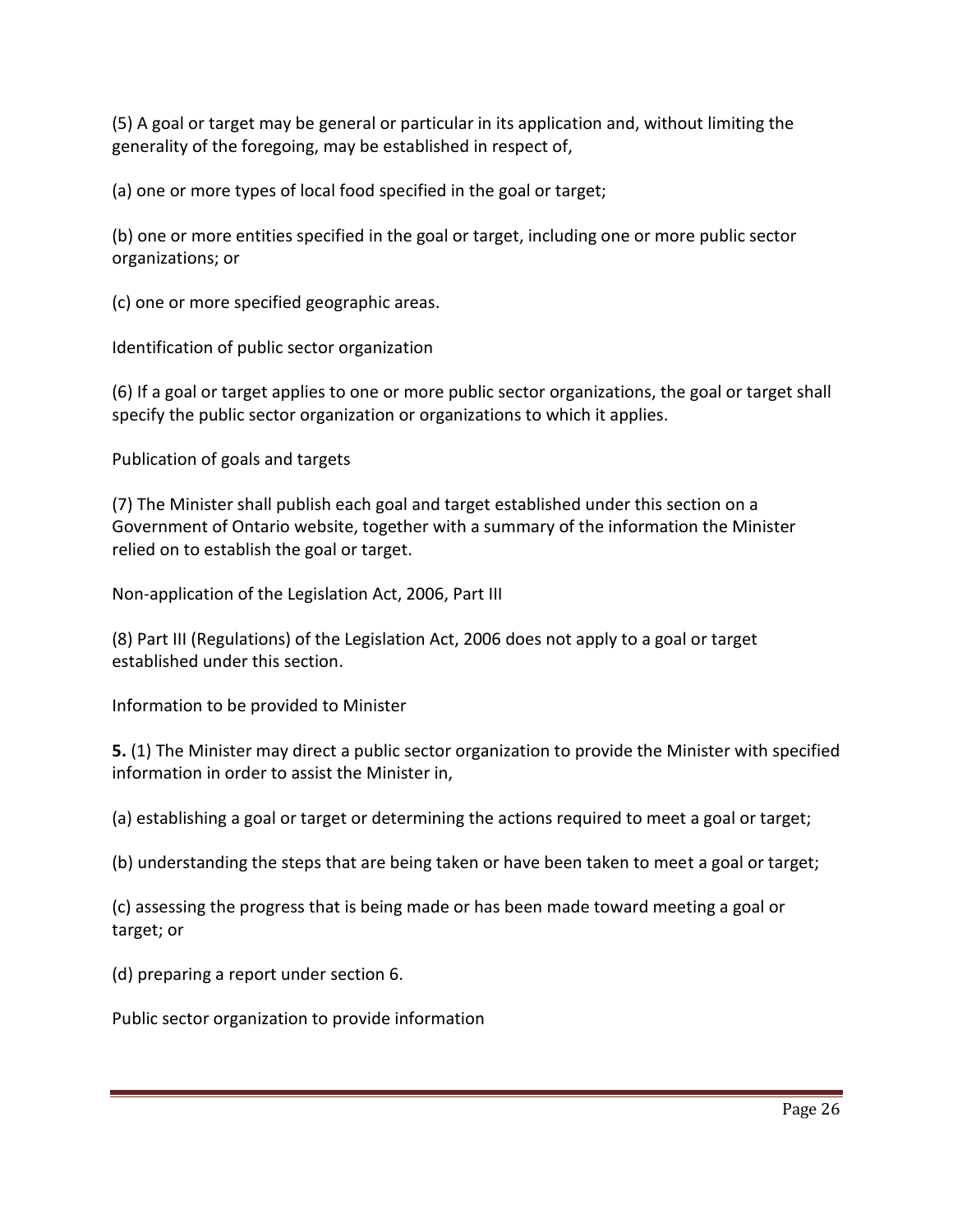(2) If the Minister directs a public sector organization to provide information, the public sector organization shall provide the information on or before the deadline specified by the Minister in the direction.

Annual report

**6.** (1) The Minister shall prepare an annual report that,

(a) summarizes the government's activities in respect of local food;

(b) describes the local food goals or targets that have been established under the Act;

(c) summarizes the steps that have been taken and the progress that has been made by public sector organizations in respect of goals or targets; and

(d) includes such other information as the Minister determines.

Publication

(2) The Minister shall publish the report on a Government of Ontario website.

Regulations

**7.** The Minister may make regulations,

(a) limiting what constitutes local food under clause (b) of the definition of "local food" in section 2;

(b) prescribing organizations for the purposes of the definition of "public sector organization" in section 2.

Taxation Act, 2007

8. (1) Subsection 16 (2) of the Taxation Act, 2007 is amended by striking out "sections 17 to 22" at the end and substituting "sections 17 to 22 and 103.1.2".

(2) The Act is amended by adding the following Part:

Part IV.0.1 Non-Refundable Tax Credits

Community food program donation tax credit for farmers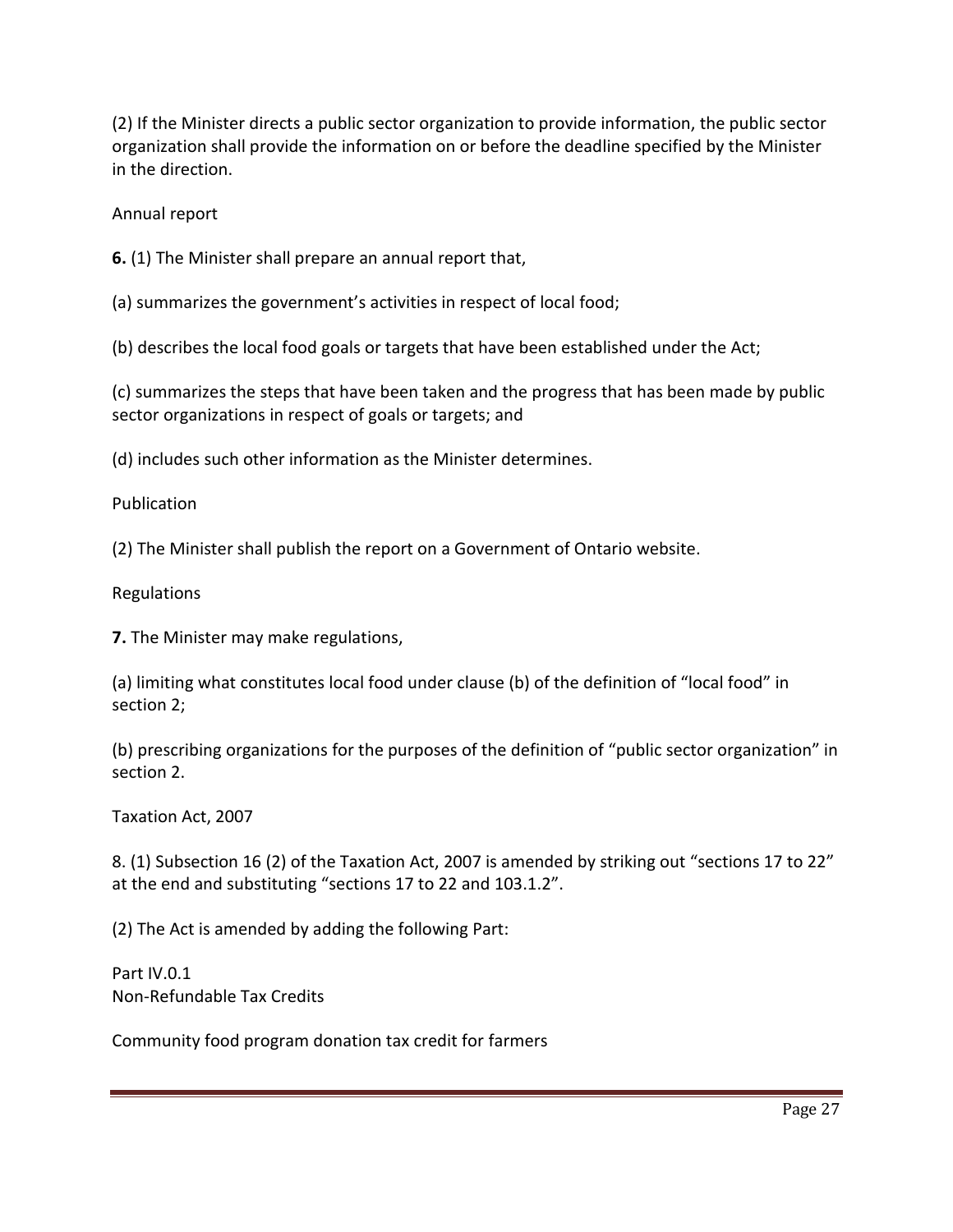**103.1.2** (1) In this section,

"agricultural product" has the meaning prescribed by the regulations; ("produit agricole")

"eligible community food program" means a person or entity that,

(a) is engaged in the distribution of food to the public without charge in Ontario, including as a food bank,

(b) is registered as a charity under the Federal Act, and

(c) satisfies the other conditions that are prescribed by the regulations; ("programme alimentaire communautaire admissible")

"eligible person" means,

(a) an individual who carries on the business of farming in Ontario or his or her spouse or common-law partner, or

(b) a corporation that carries on the business of farming in Ontario. ("personne admissible")

Qualifying donation

(2) A donation is a qualifying donation for a taxation year if both of the following criteria are met:

1. The donation is a donation of one or more agricultural products produced in Ontario by an eligible person and is donated by an eligible person to an eligible community food program in Ontario.

2. The donation is made on or after January 1, 2014.

Amount of the tax credit, individuals

(3) An eligible person who is an individual and who was resident in Ontario on the last day of a taxation year ending after the date prescribed by the Minister of Finance may deduct from the amount of tax otherwise payable for the year under Division B of Part II a community food program donation tax credit not exceeding the amount calculated using the formula,

 $A \times B$ 

in which,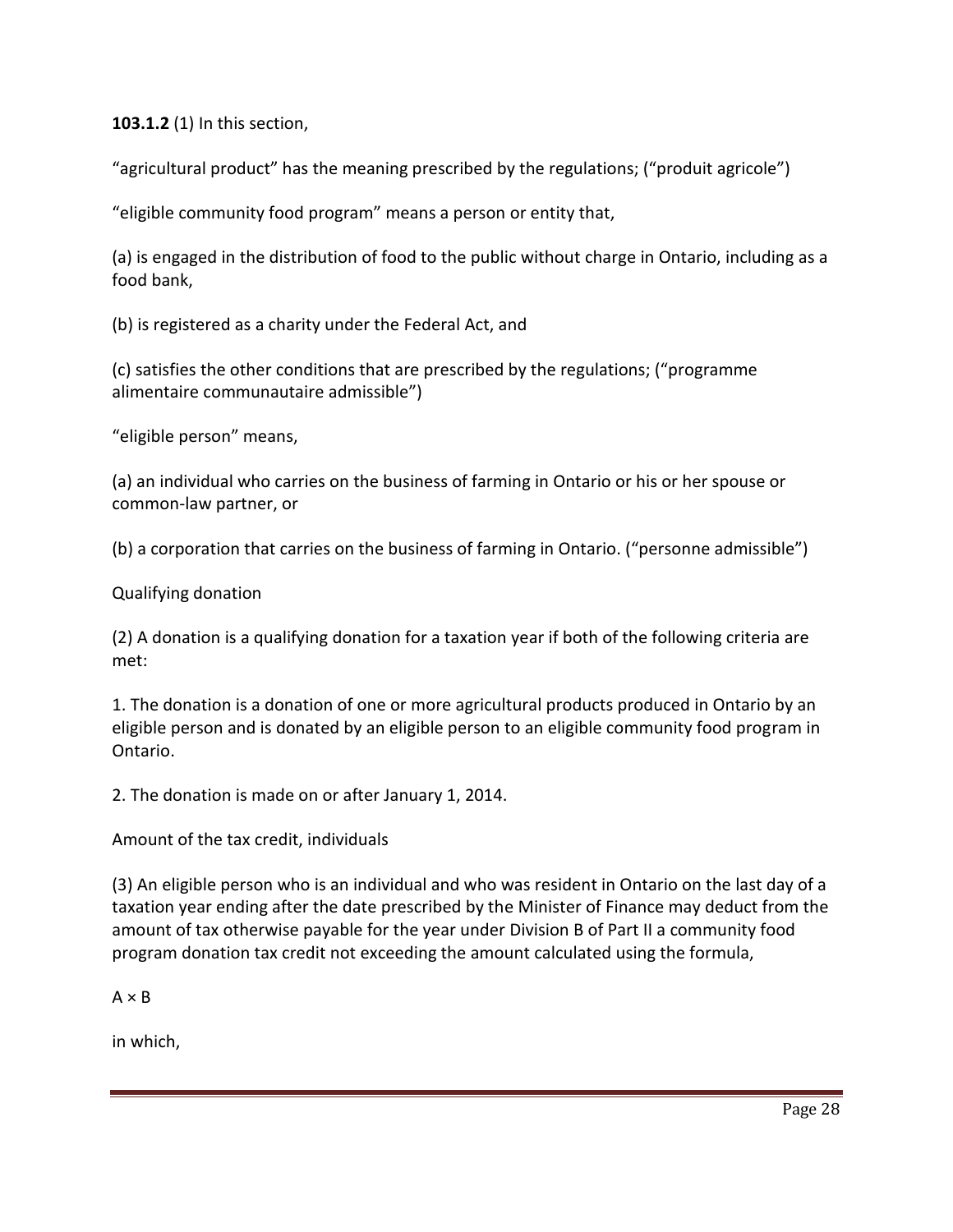"A" is the sum of the fair market value of each qualifying donation, the fair market value of which was used in calculating the amount deducted by the individual under subsection 9 (21) in computing the amount of his or her tax payable for the year under Division B of Part II, and

"B" is 25 per cent.

Amount of the tax credit, corporations

(4) An eligible person that is a corporation may deduct from the amount of tax otherwise payable for the year under Division B of Part III, for a taxation year ending after the date prescribed by the Minister of Finance, a community food program donation tax credit not exceeding the amount calculated using the formula,

 $C \times D$ 

in which,

"C" is that part of the person's qualifying donations for the year that was deducted by the person under subsection 110.1 (1) of the Federal Act in computing the person's taxable income for the year, and

"D" is 25 per cent.

**Trusts** 

(5) A trust is not entitled to a tax credit under this section.

Regulations

(6) The Lieutenant Governor in Council may make regulations prescribing any rules the Lieutenant Governor in Council considers necessary or advisable for the purposes of the proper administration of the credit under this section.

Commencement

9. This Act comes into force on a day to be named by proclamation of the Lieutenant Governor.

Short title

10. The short title of this Act is the *Local Food Act, 2013*.

EXPLANATORY NOTE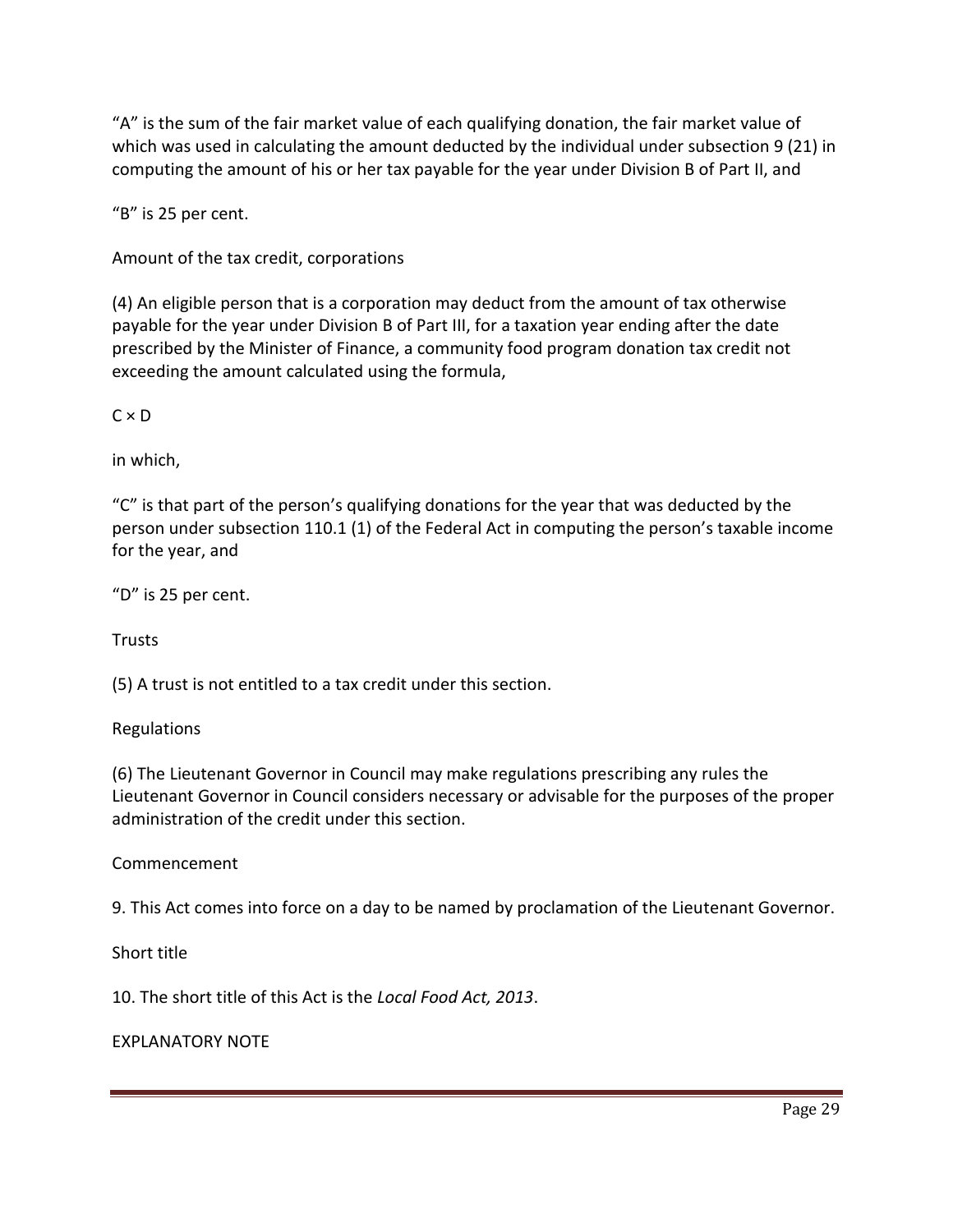This Explanatory Note was written as a reader's aid to Bill 36 and does not form part of the law. Bill 36 has been enacted as Chapter 7 of the Statutes of Ontario, 2013.

The Local Food Act, 2013 is enacted. Highlights of the Act are as follows:

1. The week beginning on the first Monday in June in each year is proclaimed as Local Food Week.

2. The Minister of Agriculture and Food must establish local food goals or targets to aspire to in respect of the matters listed in the Bill. The Minister may also set additional targets. The Minister must engage in consultation before setting the goals or targets. The Minister may direct a public sector organization to provide information that would assist the Minister in establishing goals or targets, understanding steps that are being taken or have been taken to meet a goal or target, or assessing progress that is being made or has been made toward meeting a goal or target.

3. The Minister must prepare an annual report about local food activities.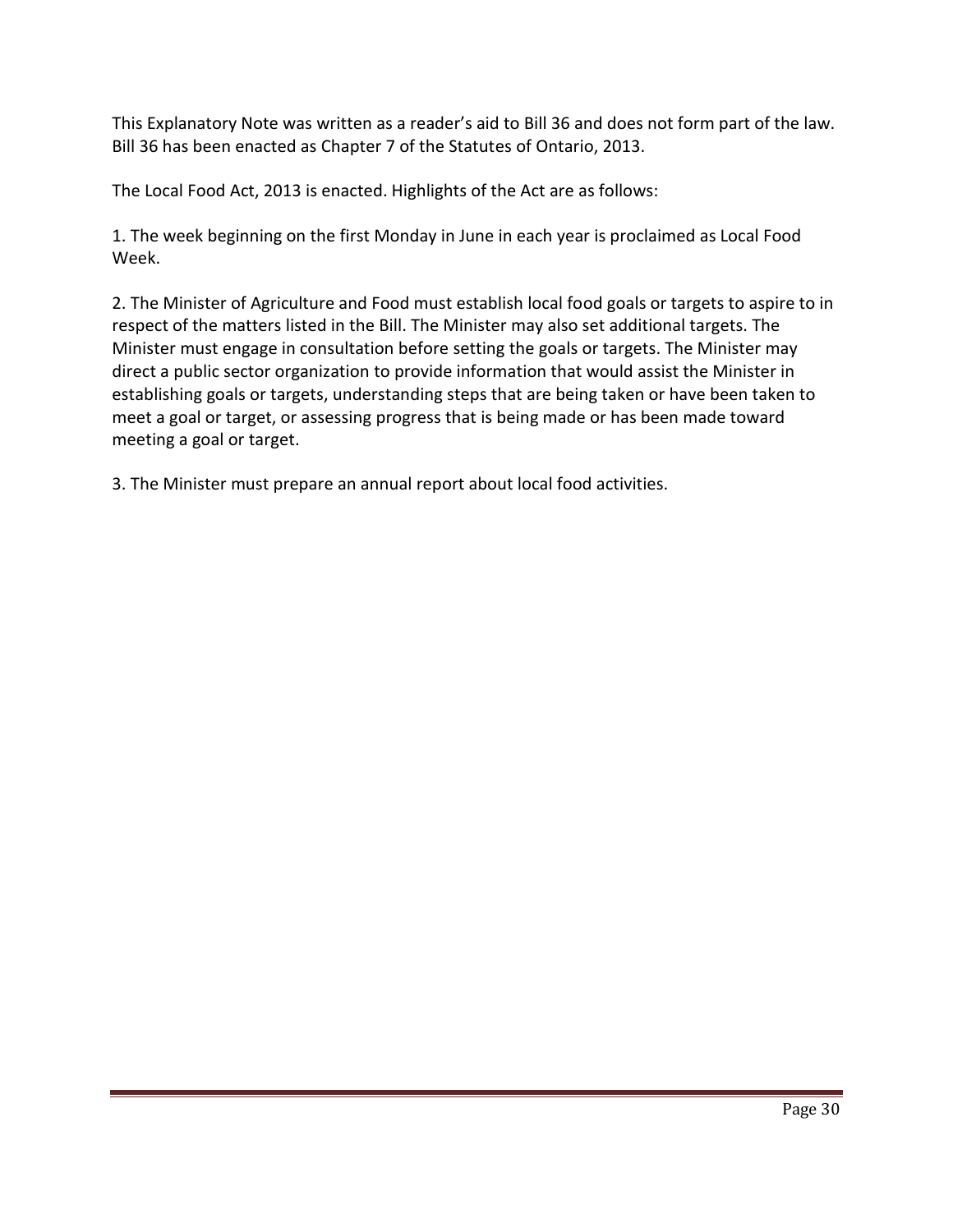## **Appendix C**

The Proceedings of the two summits, "The Future of Food & Farming Summit" and "The Future of Food & Farming: Next Steps" document the issues for a strong community system of food and farming that provide some direction for future change in relation to these AMO guidelines.

The following excerpts from the Proceedings of the two summits, "The Future of Food & Farming Summit" and "The Future of Food & Farming: Next Steps" document the future actions for a strong community system of food and farming that were discussed at the 2 summits and provide some direction for future change in relation to these AMO guidelines.

Our October 2012 "The Future of Food & Farming Summit" Summit documented the following issues facing our food producers:

- More stakeholder involvement
- Multi-sectorial approach needed
- Access to funding (low rent)
- Skills and knowledge who in the community has the skills i.e. distributing, marketing, organizing
- People changing attitude wanting more local, both wild and farmed
- Distribution issue can get sales in other venues but how do I get my products to areas in GTA
- Lots of small producers but need to pool together for distribution
- Need to develop strong relationships with food producers and identify how we can have common goals
- Need county to be part of priority setting exercise
- Should involvement be at the township level?
- Need stakeholder engagement at all levels
- Challenge for selling products to larger institutions
- Confusion around provincial and federal expectations Guide/requirements
- Agriculture in Canada is more regulated than anywhere else
- Over-regulation is a major issue and impacts local producers

In March, 2013 a follow up Peterborough Summit was held, entitled: "The Future of Food & Farming: Next Steps". The proceedings from that summit document the discussion around recommendations to improve marketing of local food and products.

 It was proposed that a food distribution terminal would facilitate distribution and improved access.